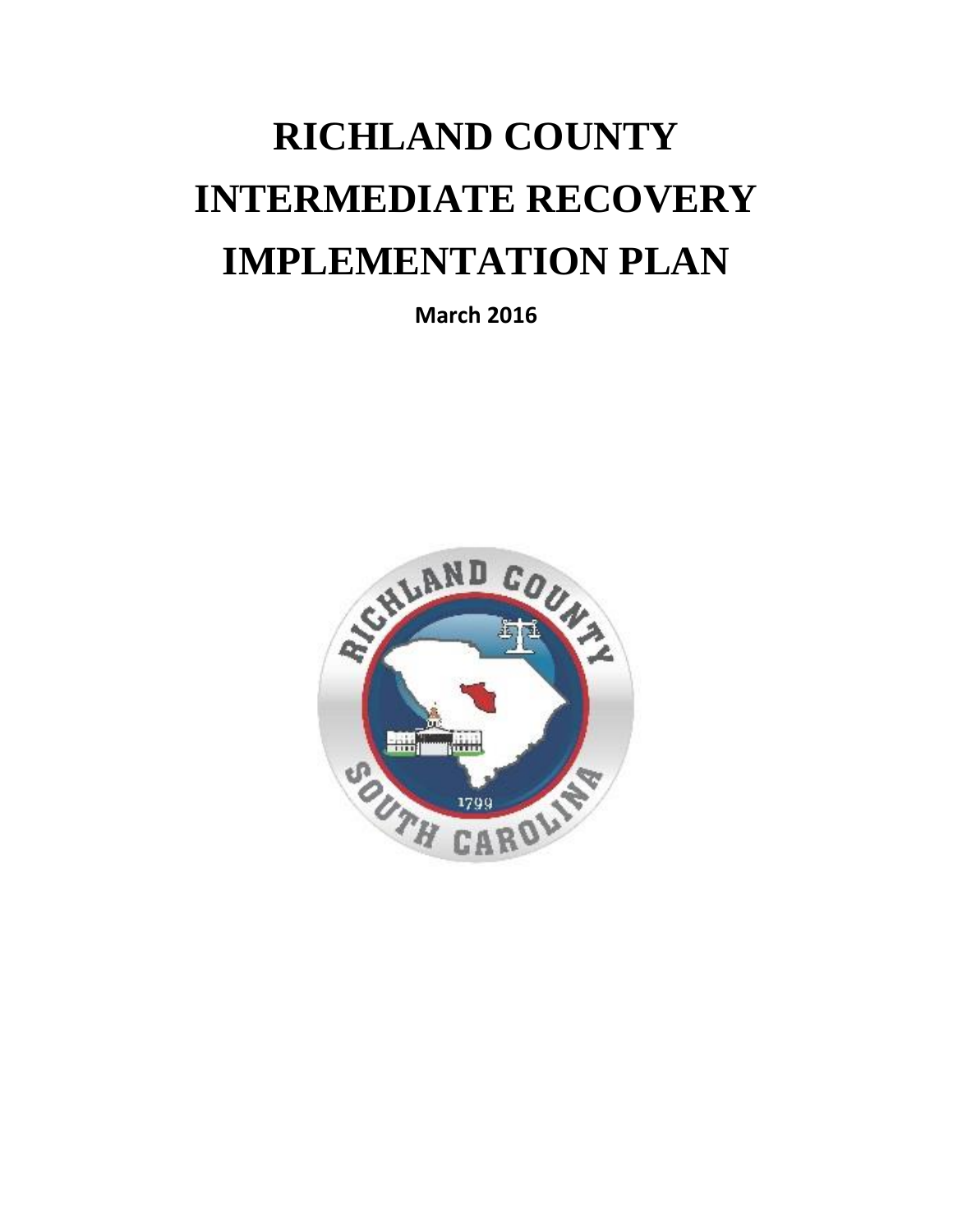### **This County Intermediate Recovery Implementation Plan will be reviewed and updated every 14 days.**

| $\blacksquare$ Change # | <b>Date</b> | <b>Program Area</b> |
|-------------------------|-------------|---------------------|
|                         |             |                     |
|                         |             |                     |
|                         |             |                     |
|                         |             |                     |
|                         |             |                     |

## **Plan Authorization**

This plan provides overall direction for the County of Richland's intermediate recovery efforts and specifies milestones to be accomplished over time. It outlines the goals, operational priorities, and desired end state that enables Richland County, with State, Federal Emergency Management Agency (FEMA), volunteer organizations, and private partners assistance to deliver the full range of federal, state, county, non-governmental, and private sector programs and services to assist impacted citizens, restore damaged infrastructure, and shape the transition from response and short-term recovery to long-term recovery. Information in this document is used to create additional planning and implementation products.

## **Purpose**

This plan outlines Richland County's strategy for the implementation and support of intermediate recovery operations. FEMA defines intermediate recovery as:

The phase of recovery which involves returning individuals, families, critical infrastructure and essential government or commercial services to a functional, if not pre-disaster, state. Such activities are often characterized by temporary actions that provide a bridge to permanent measures.

This plan is designed to nest with the South Carolina Intermediate Recovery Implementation Plan and the Richland County Long Term Recovery Plan. The objectives and tasks identified in this plan will aid the County's Local Disaster Recovery Manager (LDRM) in tracking overall progress and intermediate recovery performance.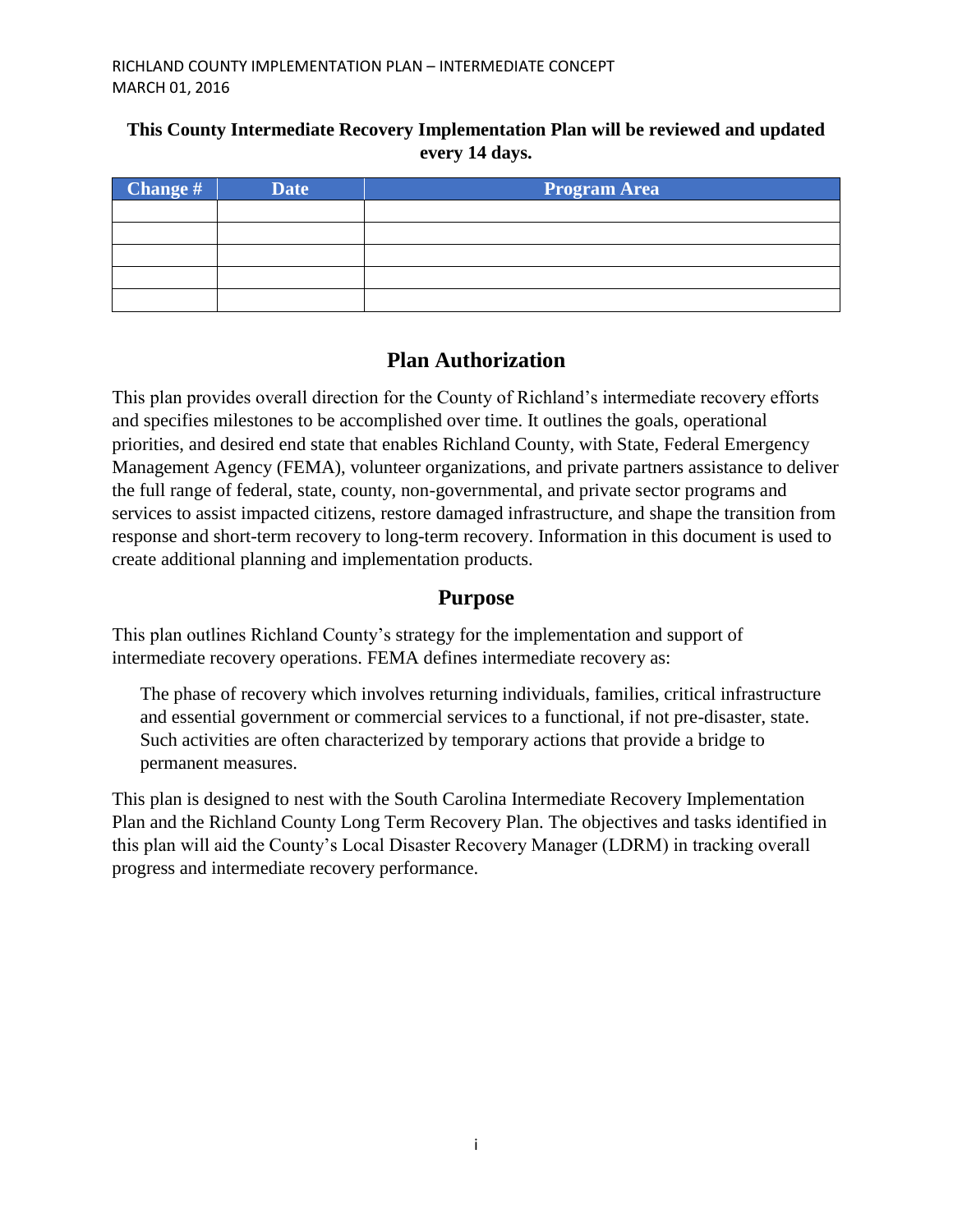## **CONTENTS**

Situation *page 1*

- Mission *page 1*
- Execution *page 1*
- Intent *page 1*
- Concept *page 1*
- Line of Effort 1 *page 4*
- Line of Effort 2 *page 5*
- Line of Effort 3 *page 5*
- Line of Effort 4 *page 5*
- End State *page 6*
- Programmatic Responsibilities *page 6*
- Individual Assistance Team *page 6*
- Public Assistance Team *page 6*
- Hazard Mitigation Team *page 6*
- County Agency Responsibilities *page 7*
- Richland County Building Codes and Inspections *page 7*
- Richland County Community Development *page 7*
- Richland County Economic Development Committee *page 8*
- Richland County Emergency Services Division *page 8*
- Richland County Finance Department *page 9*
- Richland County Health Department *page 9*
- Richland County Ombudsman Office *page 9*
- Richland County Planning Department *page 9*
- Richland County Public Information *page 9*
- Richland County Public Works Department *page 10*
- Richland County Sheriff's Department *page 11*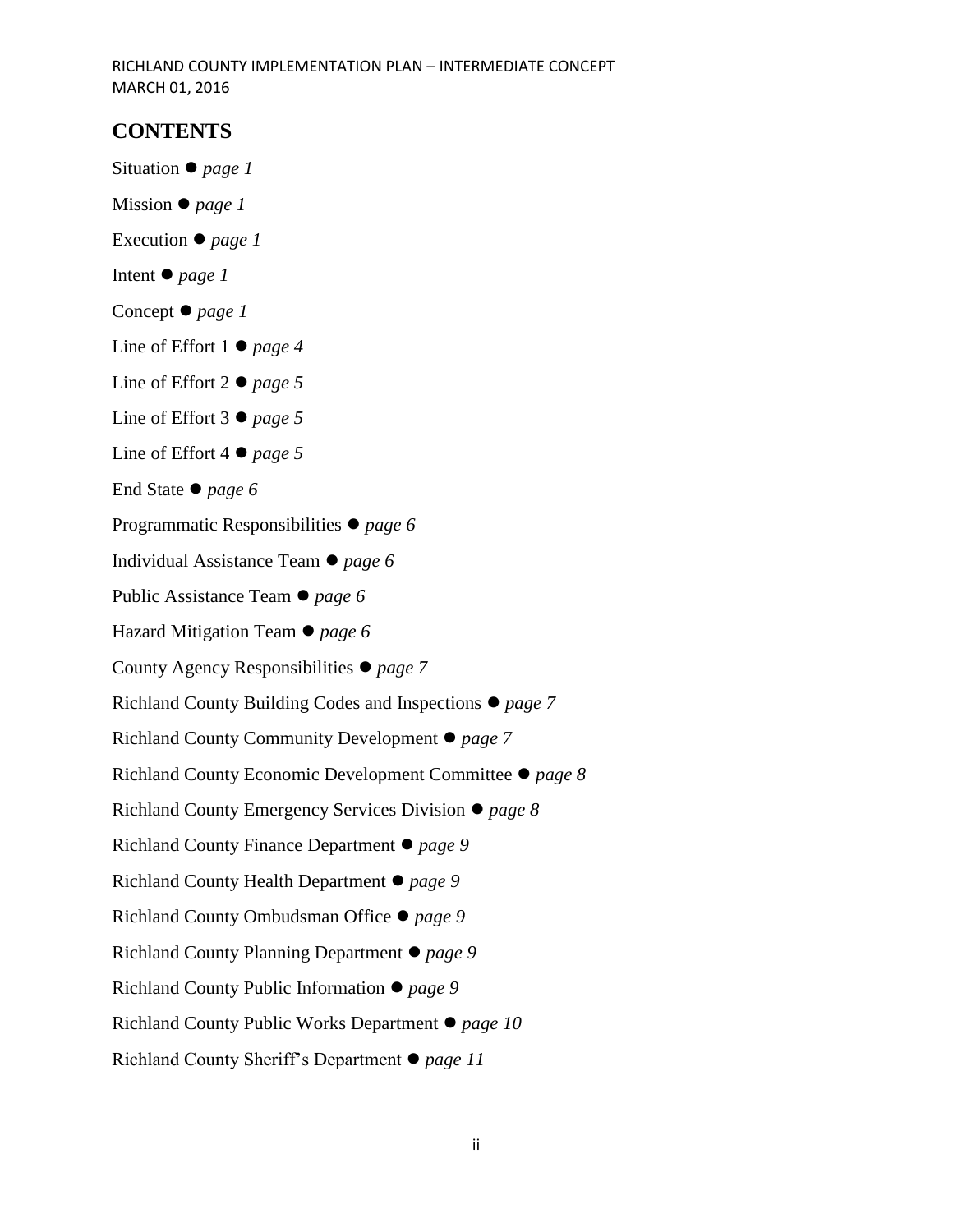Coordinating Instructions (Tasks Common to All) *page 12*

Public Assistance Timeline Goals *page 13*

Sustainment *page 13*

Command and Control *page 13*

Annex A (Execution Checklist) *page 14*

Annex B (List of Acronyms) *page 26*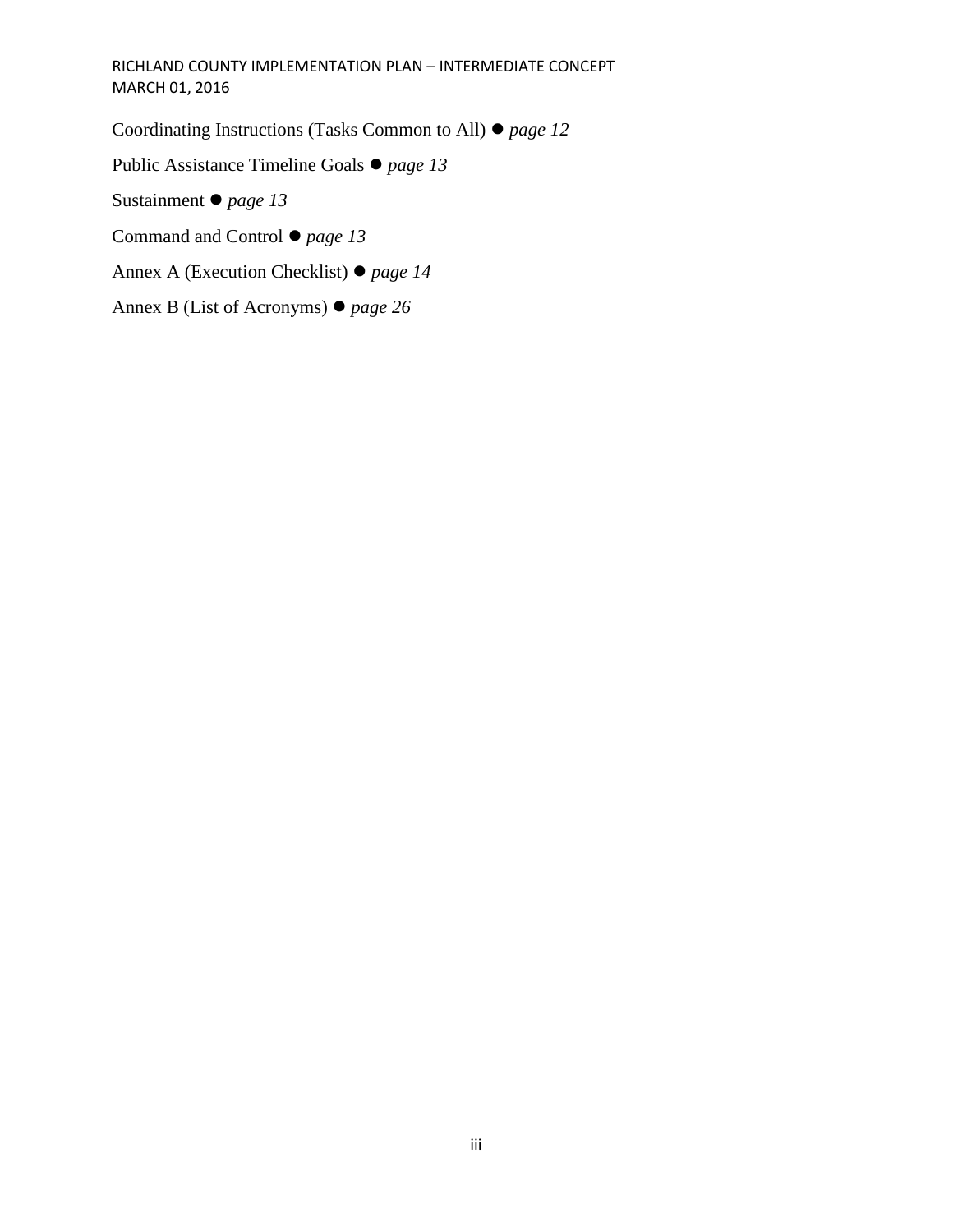- **1. Situation.** The combination of a slow moving upper-level low over the southeastern United States, an area of low pressure at the surface located along a stationary frontal boundary, and a persistent plume of tropical moisture associated with Hurricane Joaquin produced historic rainfall over portions of South Carolina causing significant widespread freshwater flooding throughout the state from Oct 3-5, 2015. Richland County set daily and multi-day rainfall records, and the rainfall also resulted in moderate to major riverine flooding. The County suffered major damage to its transportation infrastructure, private and commercial industry, agriculture, and residences. The affected area includes Federal, State, County and Municipal facilities.
- **2. Mission.** Richland County in conjunction with the State of South Carolina, the Federal interagency team, mutual aid partners, and private sector partners conducts intermediate recovery and mitigation in order to deliver the full range of federal, state and private sector programs and services to assist impacted citizens, restore damaged infrastructure, identify mitigation projects and shape the transition to long term recovery.

#### **3. Execution**

- a. Intent. No later than six months from declaration (5 April 2016), all Stafford Act related activities have been transferred to Region IV, remaining public assistance (PA) projects have been transferred to a PA processing center, and the majority of intermediate recovery activities implemented.
- b. Concept. The Richland County Council is the duly elected body that oversees all governmental activities in Richland County. Recovery operations fall under their jurisdictional obligation. The Blue Ribbon Committee is formed by the Council to provide them with recovery related recommendations, oversee the development of the Richland County Long-Term Recovery Plan, and provide policy guidance and direction to the Local Disaster Recovery Manager (LDRM) on all recovery related matters and the Richland County Disaster Recovery Working Group. The Richland County Disaster Recovery Working Group is a task organized body made up of key county staff and stakeholders from key private entities, when applicable. This working group will make recommendations to the Blue Ribbon Committee on the Hazard Mitigation Grant Program (HMGP), Community Development Block Grant – Disaster Recovery (CDBG-DR) priorities and to resolve Unmet Needs by reviewing each case and assigning resources ideally suited to address each unmet need. These resource providers come from non-profit agencies to include the Richland-Lexington County Long Term Recovery Group (LTRG) made up of a number of key Volunteer Organizations Active in Disaster (VOAD) facilitated by the United Way; county, state and federal government resources; private companies; and other organizations and agencies that might be beneficial to help Richland County resolve Unmet Needs and submit HMGP and CDBG-DR applications. All of the efforts in Intermediate Recovery are designed to drive towards the County's desired end state for which will be defined in the County's Long Term Recovery Plan. Richland County and South Carolina will plan and coordinate the delivery of intermediate recovery programs to support our impacted citizens and restore critical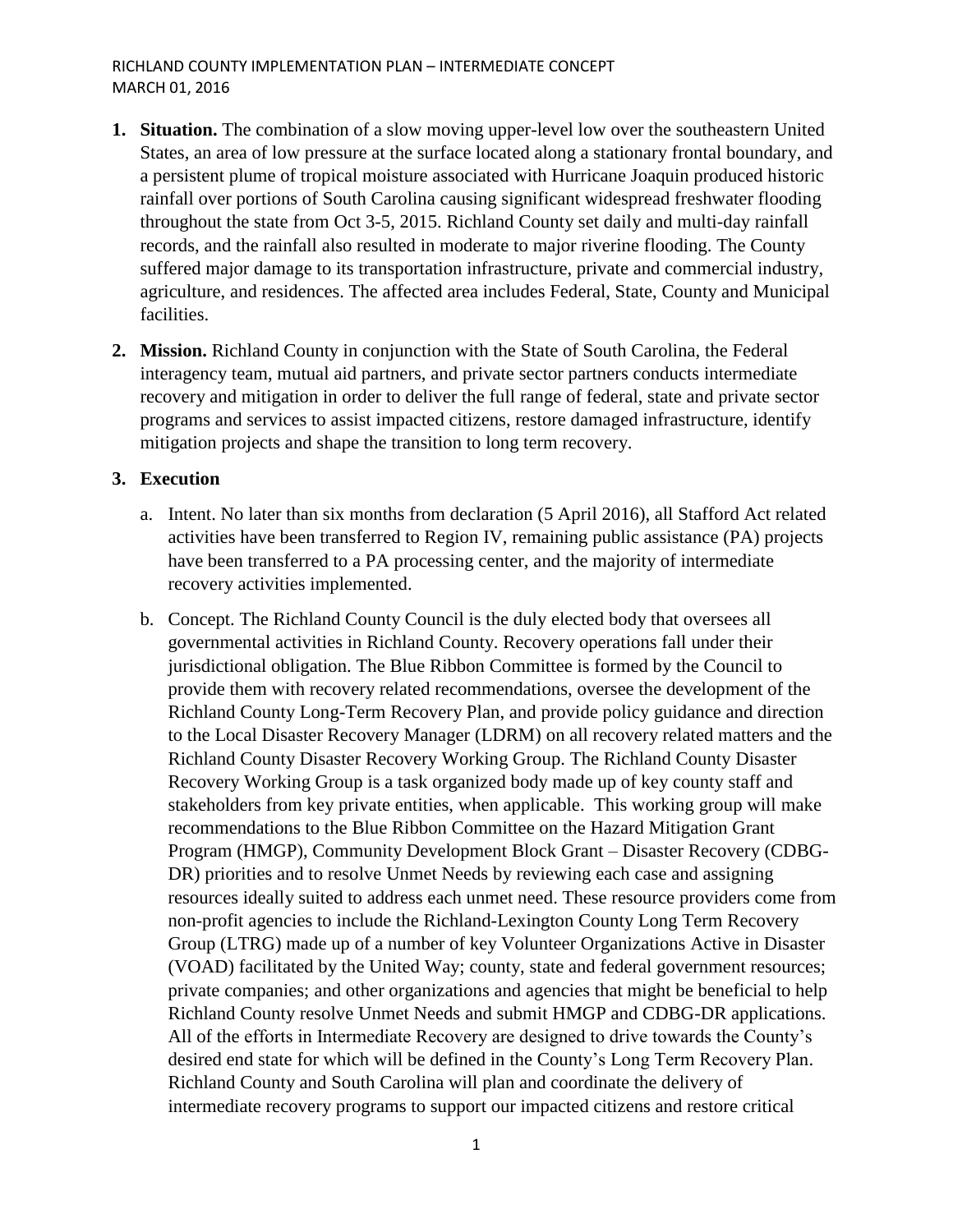infrastructure while setting the conditions to transition to long-term recovery within the next six months (30 October 2015 to 1 May 2016). Figure 1 is a graphical depiction of the Richland County recovery concept of operations.





Richland County LDRM interacts with the LTRG through the county's non-voting representative on the LTRG's Steering Committee and through members on the various LTRG working teams. The number and types of working teams are formed based on the community's needs following a disaster. For this recovery, Figure 2 is a graphical description of the organization of the LTRG for this flooding disaster.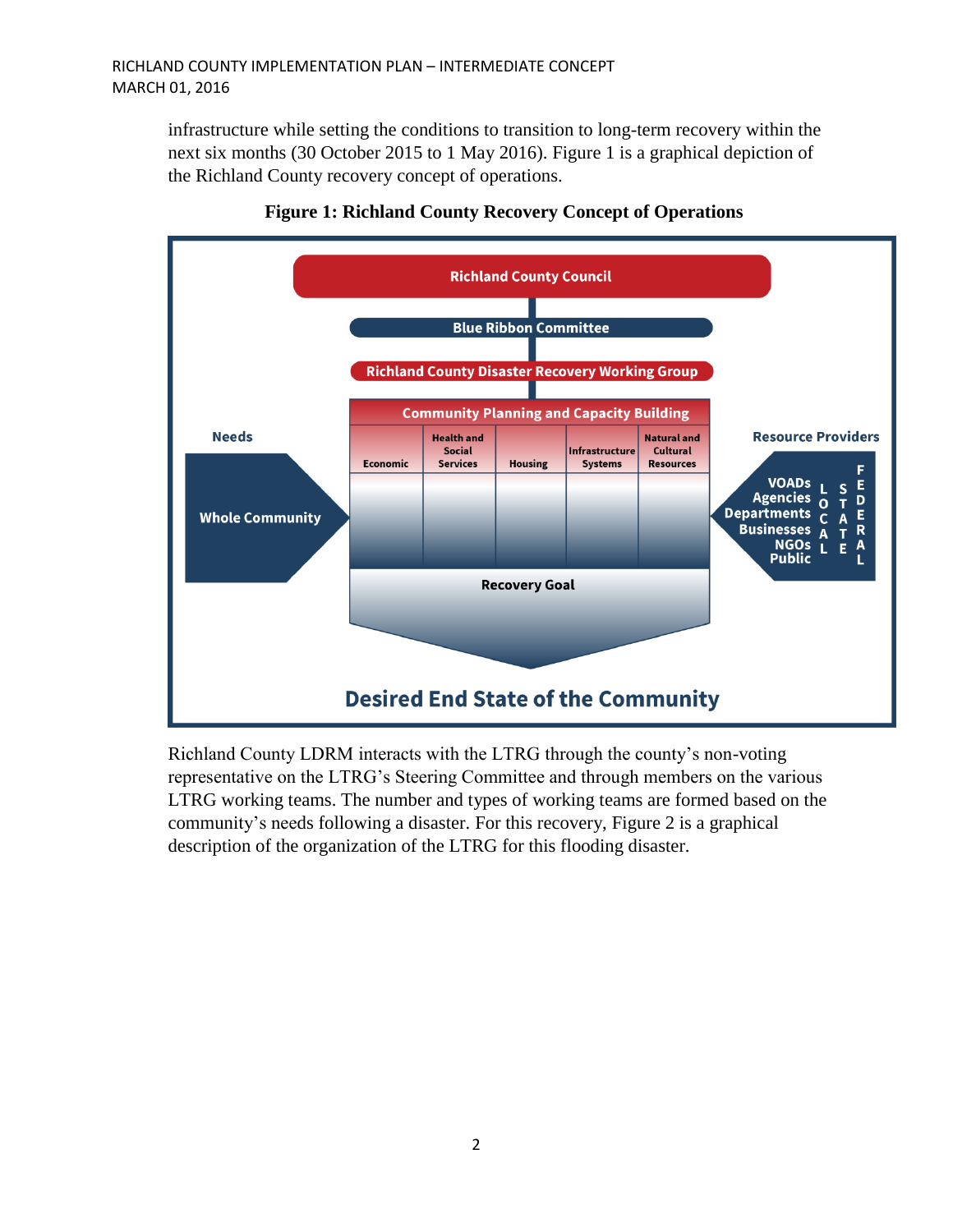

#### **Figure 2: Richland-Lexington County LTRG Structure**

Richland County has County staff representation on three of the four work teams: Case Management, Funders Group, and the Rebuild Work Teams. The chair of the Case Management Work Team is a member of the Richland county Staff.

The Case Management Work Team is the focal point of where Richland County submits the unmet needs of their residents to the LTRG. Figure 3 graphically displays the process where the county's unmet needs are addressed through first the LTRG and then, through County efforts should the LTRG not have the resources or capabilities to address a resident's unmet needs.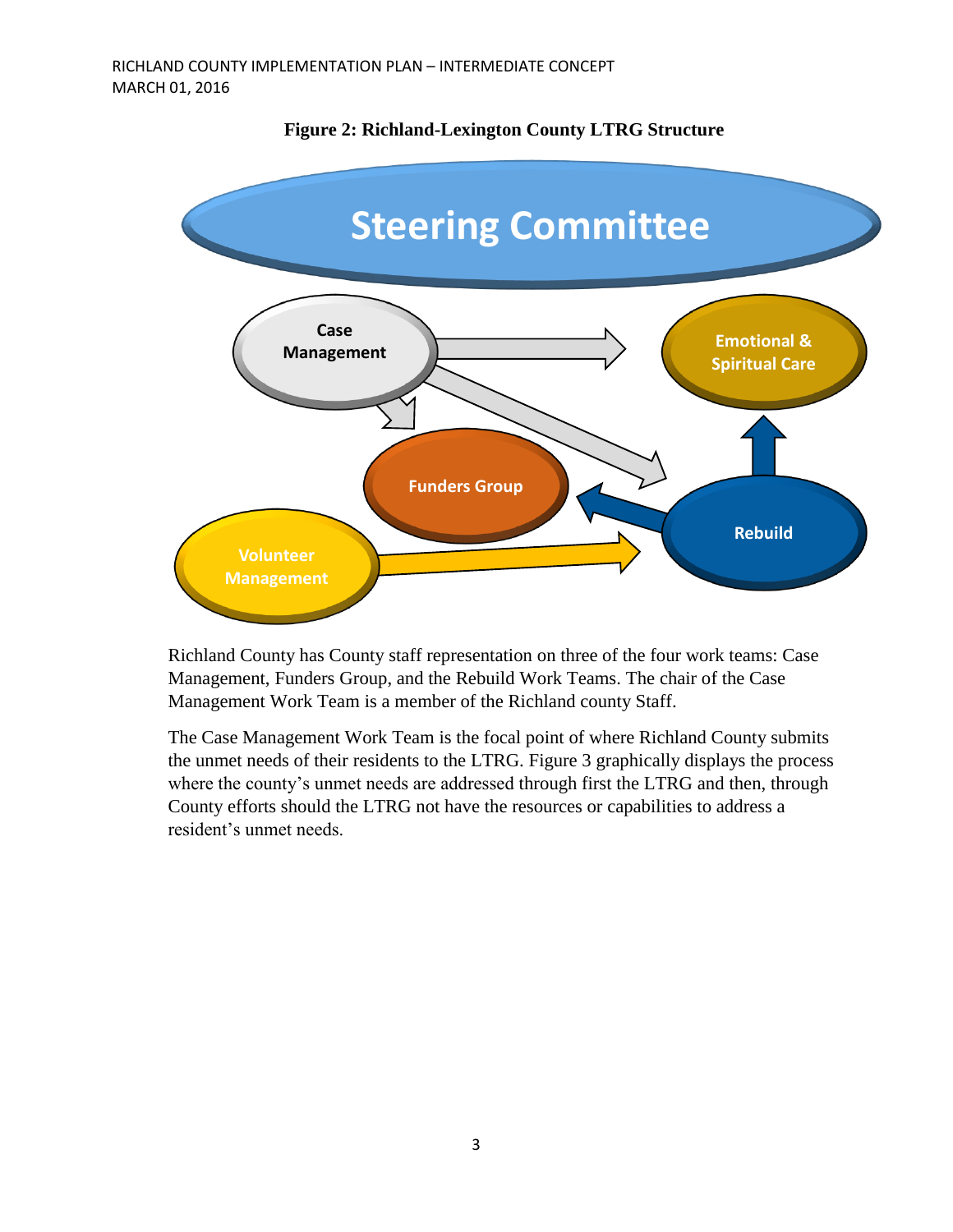

**Figure 3: Richland County Unmet Needs Process**

The Richland County Recovery Concept of Operations is built around the following State of South Carolina Intermediate Recovery Implementation Plan Lines of Effort (LOEs) and supporting objectives (Start date 30 October 2015:

- 1) Line of Effort 1: People. Provide safe and suitable housing; provide acute health care and restore impacted community health care capacity; restore employment opportunities; incorporate functional and access needs requirements into projects; and incorporate Whole Community into all planning efforts. Specifically, this effort will:
	- o Provide safe, suitable housing to impacted residents within 120 days (1 March 2016).
	- o Sustain delivery of acute health services to affected residents and transition to community medical support (Vaccinations/ Counseling).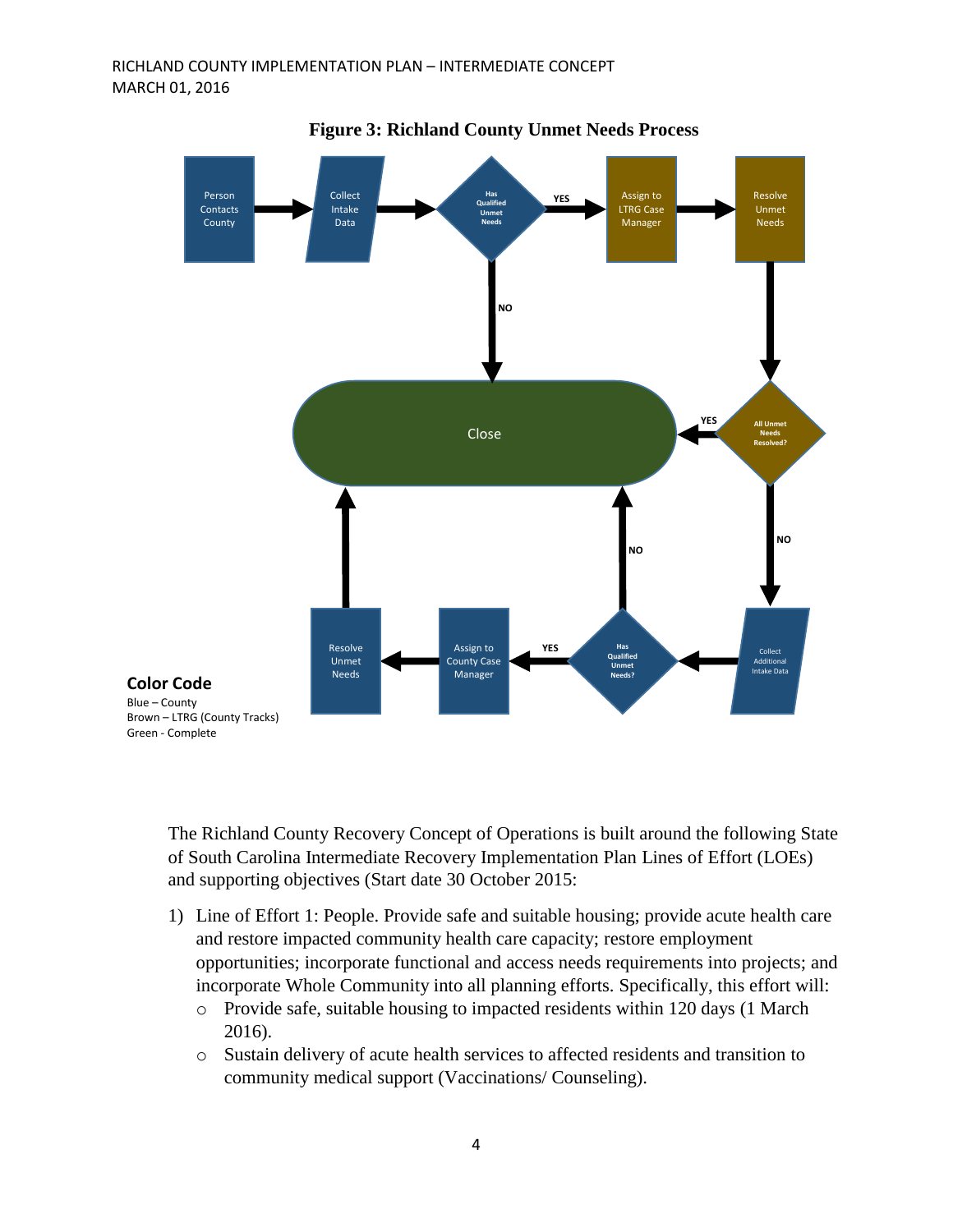- o Provide safe well-water by inspecting well-water and disinfected wells contaminated as a result of the flooding within 120 days (1 March 2016).
- o Deliver disaster employment benefits to impacted workforce and locate alternate employment opportunities within 180 days (1 May 2016).
- o Incorporate functional needs service delivery into all aspects of community recovery plan.
- o Integrate people into recovery planning through community outreach to have shared understanding of community outcomes.
- 2) Line of Effort 2: Infrastructure. Restore impacted roadways, rails, bridges, public health care facilities, and government facilities. Specifically, this effort will:
	- o Restore roads and highways to connect communities with services.
	- o Work with the State to complete rapid road repairs (National Guard Engineer Effort) in order to mitigate impediments to life, health, and safety no later than (NLT) 60 days (1 January 2016).
	- o Repair and maintain road/rail networks to facilitate rapid restoration of commercial industries and small business in 180 (+) days (1 May 2016 and beyond).
	- o Repair public health facilities in order to mitigate impediments to life, health, and safety of functional needs citizens NLT 60 days (1 January 2016).
	- o Repair public and local governance facilities to support community assembly, planning and outreach NLT 60 days (1 January 2016).
- 3) Line of Effort 3: Commerce. Private sector outreach including property/home restoration, medical facilities, business restoration, and incorporation of stakeholders throughout. Specifically, this effort will:
	- o Conduct private sector outreach to connect vendors with affected homeowners/property managers to rebuild, replace housing NLT 60 days (1 January 2016).
	- o Coordinate with private medical service providers to ensure continuity of care and long term enduring service strategy NLT 60 days (1 January 2016).
	- o Coordinate with public and private stakeholders to reconstitute impacted businesses within 180 days (1 May 2016) to sustain local commerce.
	- o Conduct restoration, repair, or replacement of commercial enterprise facilities that supports the requirements (meets capacity) of functional needs citizens.
	- o Coordinate with community leaders and citizens to ensure components of diversity, stability, sustainability are integrated into business and industry restoration plans.
- 4) Line of Effort 4: Community Capacity. Engagement of Whole Community throughout recovery operations to ensure the impacted community emerges more resilient and inclusive of all stakeholders. Specifically, this effort will:
	- o Connect VOADs to address housing shortfalls and other unmet needs NLT 120 days (1 March 2016).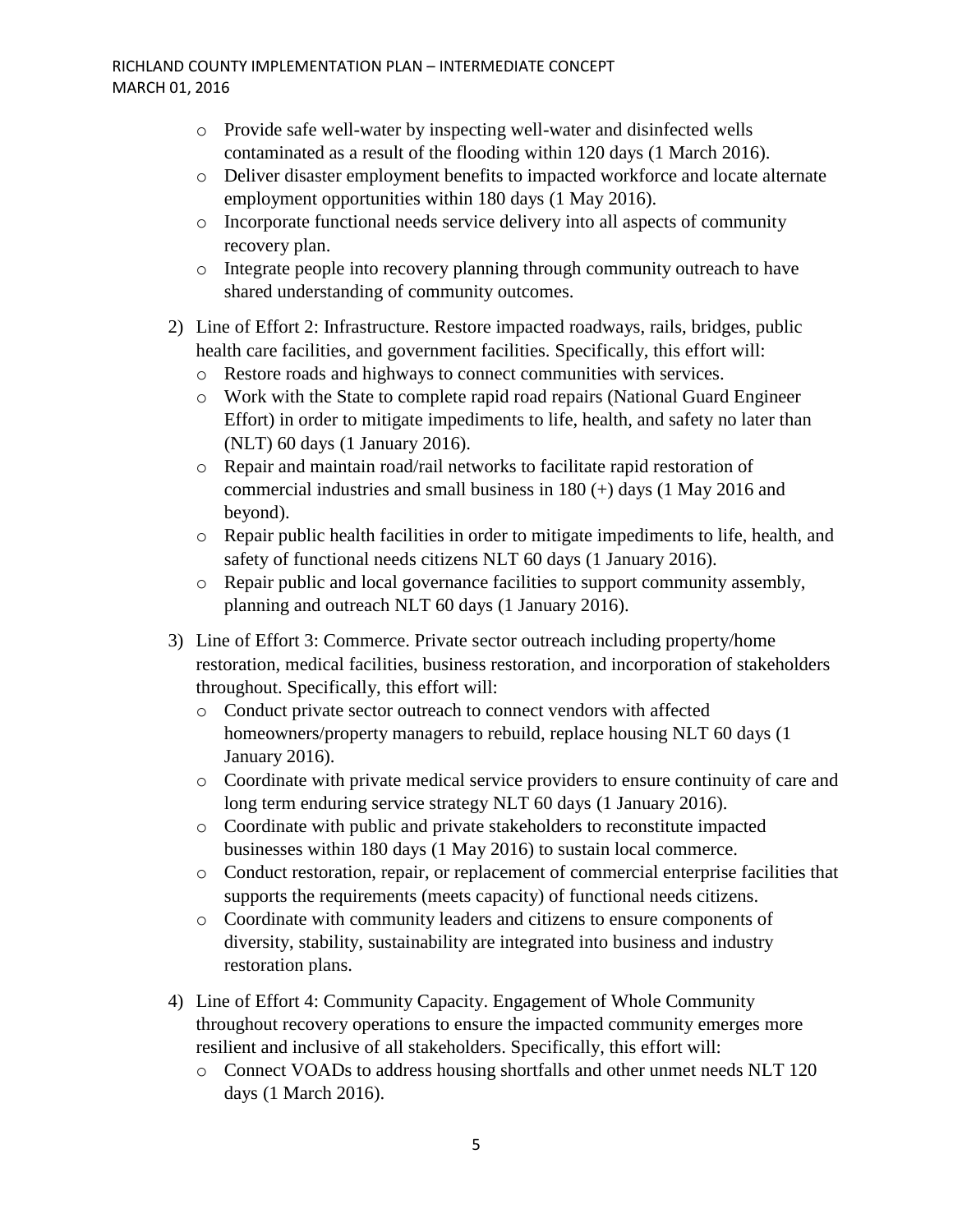- o Conduct community outreach to maintain essential information and message plan on health service resources in affected communities.
- o Coordinate with chambers of commerce and local business and industry leaders to develop immediate and alternate business restoration plans.
- o Coordinate advocacy and representation of functional needs citizens into community recovery plan.
- o Conduct community outreach to incorporate comprehensive citizen involvement in plans to restore public/private services.
- c. End State. Intermediate recovery programs under the Stafford Act are fully implemented across individual assistance, public assistance and mitigation functional areas to address recovery objectives and shape long term recovery development to achieve community desired outcomes.
- d. Programmatic Responsibilities.
	- 1) Individual Assistance (IA) Team.
		- o Ensure disaster survivors have timely access to full range of programs and services to maximize their recovery, through coordination among local, state, federal, Tribal governments, voluntary agencies and the private sector.
		- o IA's roles and responsibilities are to ensure that individuals and families that have been affected by disasters have access to the full range of Federal Emergency Management Agency (FEMA) programs in a timely manner and that the best possible level of service is provided to applicants in the administration of these programs.
		- o Provide FEMA information and data analysis (FIDA) status reports less personally identifiable information (PII) to local government to support situational awareness and planning efforts.
	- 2) Public Assistance (PA) Team.
		- o Provide assistance to State, Tribal and local governments, and eligible private nonprofit organizations so that communities can quickly respond to and recover from major disasters or emergencies declared by the President.
		- o Through the PA Program, FEMA provides supplemental Federal disaster grant assistance for debris removal, emergency protective measures, and the repair, replacement, or restoration of disaster-damaged, publicly owned facilities and the facilities of certain Private Non-Profit (PNP) organizations.
		- o Integrate mitigation components under Stafford Act 404 and 406 into the PA program to reduce hazards and vulnerabilities as a component of repair and restoration measures during the recovery process.
	- 3) Hazard Mitigation Team.
		- o Partner with State, Tribal, local governments, and private sector partners to accomplish the mission of protecting lives and prevent or reduce the loss of property from hazard events.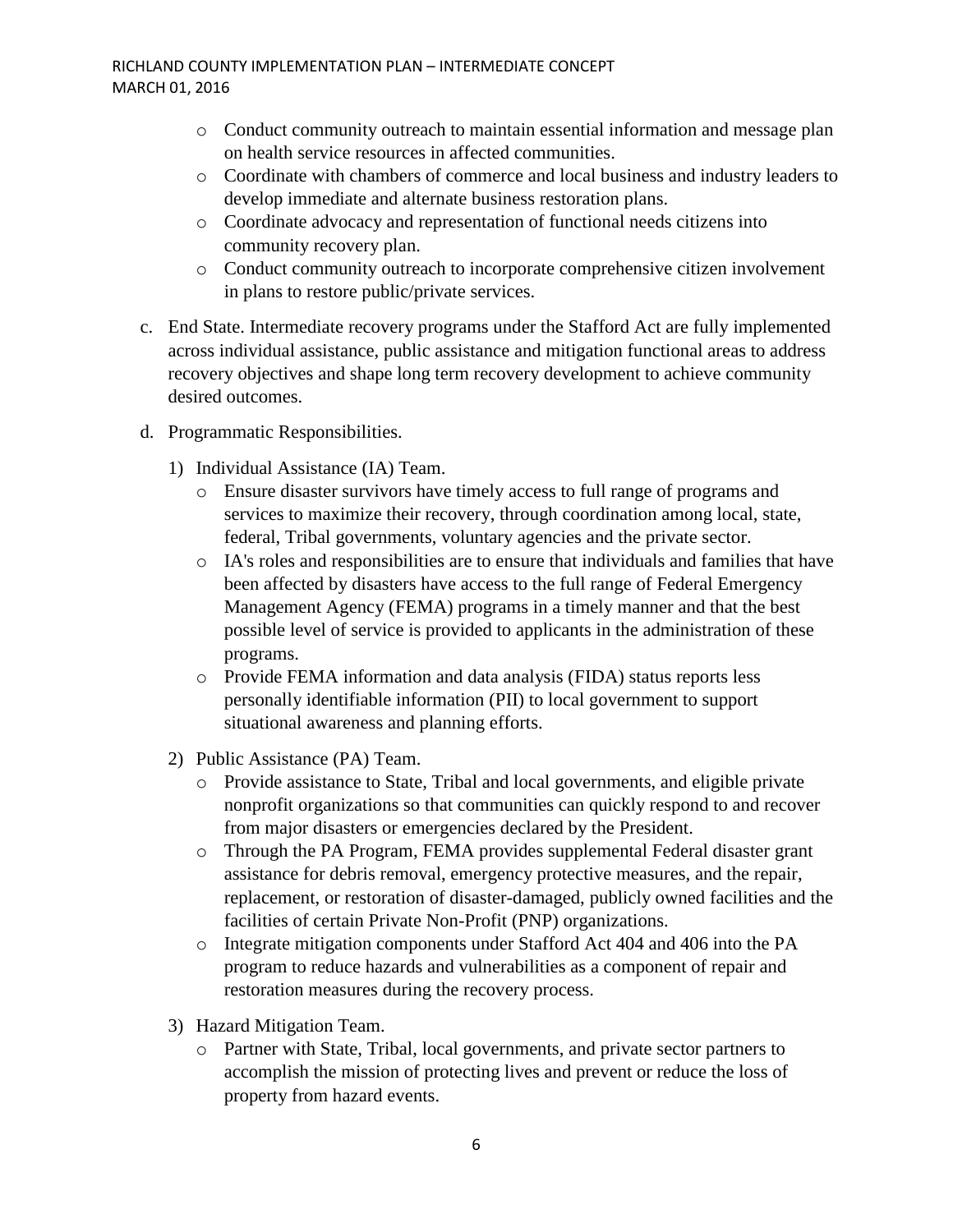- o Provide accurate, actionable, and accessible public information and messaging to the whole community to assist in recovery.
- o Provide technical assistance in analysis and evaluation on identified structures and critical infrastructure, including roads, bridges, dams, water and waste water treatment plants, and water distribution systems.
- o Educate stakeholders on mitigation opportunities at Public Assistance Applicant Briefings and Kick-off Meetings.
- o Assess state, tribal, and local mitigation capacities and strategies and provide resources and technical assistance.
- o Assess the factors that contributed to disaster effects and develop a strategy to educate about risk reduction opportunities, including floodplain and insurance technical assistance to local officials and communities.
- o Provide oversight and delivery of the HMGP and develop priorities for project selection in conjunction with the Interagency Coordination Committee.
- e. County Agency Responsibilities.
	- 1) Richland County Building Codes & Inspection.
		- o Prepare for Council's decision on an ordnance waiving permitting fees for structures damaged by the storm.
		- o Participate on the Richland County Disaster Recovery Working Group.
		- o Participate on the Rebuild Working Team of the Richland –Lexington Counties Long Term Recovery Group (LTRG).
		- o Assist in the assessment of damages.
	- 2) Richland County Community Development.
		- o Participate on the Richland County Disaster Recovery Working Group.
		- o Participate on the Funders Work Team of the Richland –Lexington Counties LTRG.
		- o Develop the Housing Recovery Plan with partners to rapidly assess, inform and deliver housing options to impacted residents.
		- o Develop and deliver housing options that have the potential to meet the needs of displaced individuals and families.
		- o Ensure displaced citizens receive accurate housing information.
		- o Coordinate with local stakeholders to identify builders and inspectors to support the rehabilitation and rebuild of damaged homes.
		- o Identify VOADs to provide support in meeting unmet housing needs.
		- o Identify all relevant data sources and communication channels to determine housing-related unmet needs.
		- o Request and protect all relevant data needed that defines the population by geography, income, household size, and unmet needs in accordance with information sharing process.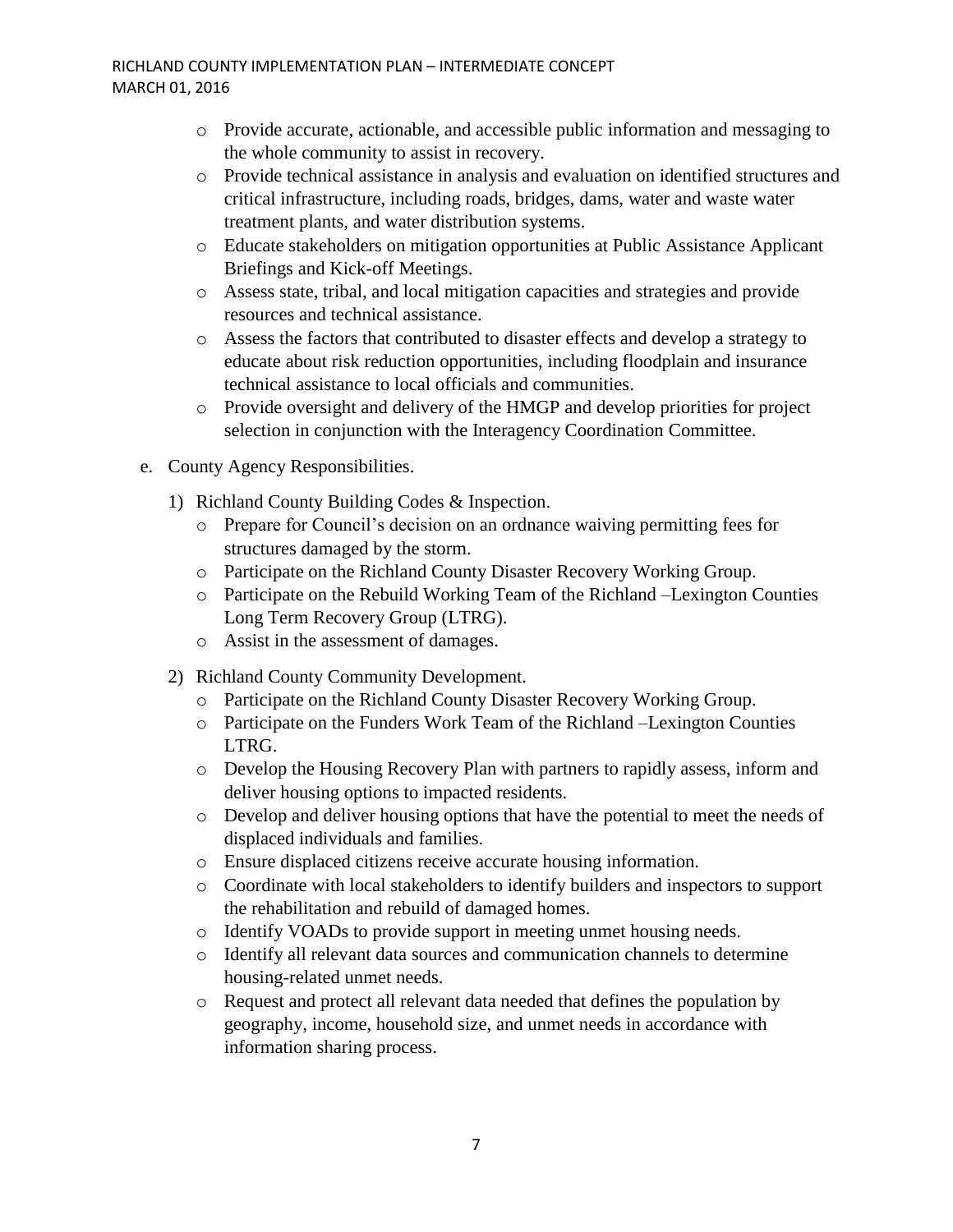- 3) Richland County Economic Development Committee.
	- **o** In conjunction with the University of South Carolina, update business census data and projections for impacted communities.
	- **o** Coordinate venues to bring together property managers and affected citizens with vendors for repair and construction.
	- **o** Assist in the effort of connecting citizens with public and private commercial stakeholders for participation in long-term recovery planning.
	- **o** Coordinate with local stakeholders to identify and communicate employment opportunities.
	- **o** Conduct retail planning meetings to develop more small retail opportunities.
	- **o** Support fixed and/or mobile Small Business Recovery Centers to provide information and assistance to aid small businesses in the long term recovery process.
	- **o** Develop alternate business and employment location strategies as required.
	- **o** Assess the loss of small businesses in affected communities as a result of the disaster.
	- **o** Assist Recovery planners with restoration and recovery priorities and plans for private sector critical lifelines and other economic and business sectors.
	- **o** In coordination with County agencies, State agencies, federal government and South Carolina Department of Insurance, assist in identifying and documenting economic and insurance impacts and losses.
	- **o** Monitor and support restoration of private sector commercial facilities.
	- **o** As requested, provide assistance and referrals to businesses interested in developing continuity of operations or disaster mitigation plans.
	- **o** Support requests from the Council concerning mitigation or redevelopment activities.
	- **o** Document matters that may be needed for inclusion in County briefings, situation reports and action plans.
	- **o** Coordinate assessment and revision of existing mitigation plans, as necessary.
- 4) Richland County Emergency Services Department.
	- o Coordinate the Federal, State, local government, private sector and VOAD recovery and mitigation functions of the County disaster.
	- o Coordinate venues to bring together citizens and civic leaders with business, industry and VOAD leaders in order to assist in developing housing solutions.
	- o Coordinate with VOADs to ensure functional needs citizens and their advocates are integrated into the long term recovery and restoration planning effort.
	- o Participate on the Richland County Disaster Recovery Working Group.
	- o Participate on the Steering Committee of the Richland –Lexington Counties LTRG.
	- o Participate on the Case Management Work Team of the Richland –Lexington Counties LTRG.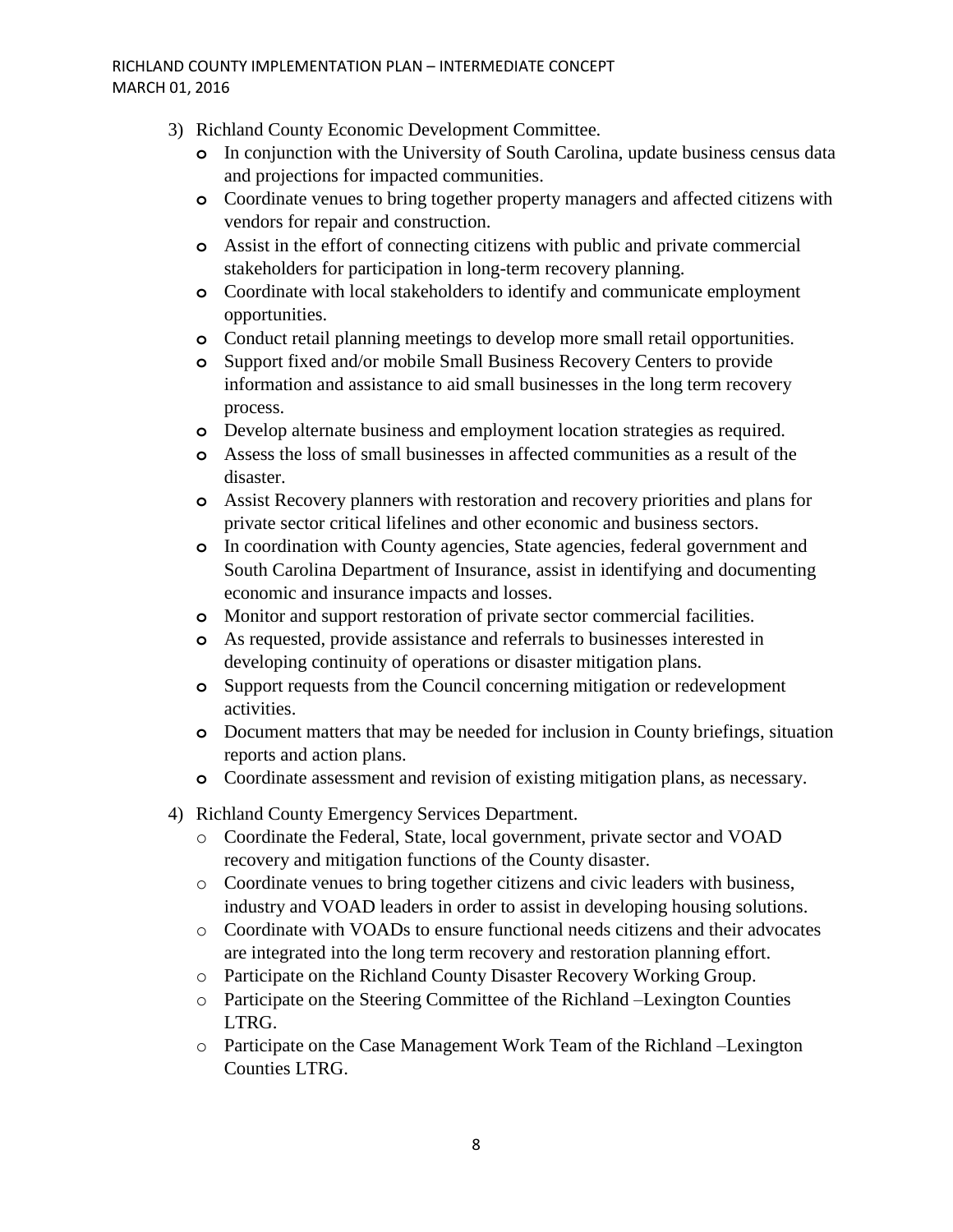- o Provide support as required to the long term recovery committee planning process.
- o As required, coordinate alternate communication systems to augment damaged or inoperative systems.
- o Maintain contact and/or coordinate with:
	- FEMA
	- Other emergency operations centers (EOCs)
	- Joint Field Office (JFO)
	- Disaster Recovery Centers (DRCs)
	- County Emergency Management and other preparedness organizations, as situations require
- o Gather communications damage assessment information from public and private organizations (including telephone/cellular, broadcast and commercial radio stations, and cyber related outages) for integration into the recovery plan.
- o As required, ensure the expeditious delivery of solicited and/or unsolicited donated goods and volunteer services to affected areas in need during recovery.
- o Assess unmet needs at the local level in providing resources and volunteers to meet those needs from available volunteer organizations.
- o Coordinate credentialing requirements for volunteers.
- 5) Richland County Finance Department. Provide or coordinate the financial aspects for the provision of services, equipment, personnel, and supplies to support recovery operations.
- 6) Richland County Health Department.
	- o Coordinate support for the implementation of the Disaster Supplemental Nutrition Assistance Program (DSNAP).
	- o Ensure the safety and security of the food supply for both commercial and United States Department of Agriculture (USDA) foods.
- 7) Richland County Ombudsman. Provide informal assistance to residents and identify requests for recovery services to the appropriate County department.
- 8) Richland County Planning Department.
	- o Participate on the Richland County Disaster Recovery Working Group.
	- o Ensure all flood-related projects meet zoning and land development regulations adopted by Richland County.
	- o Consider potential impact(s) of any proposed policies on land development and overall growth in Richland County.
- 9) Richland County Public Information.
	- o Provide effective public information through coordination with appropriate Federal, State, and local agencies and organizations to inform citizens and agencies of resources available.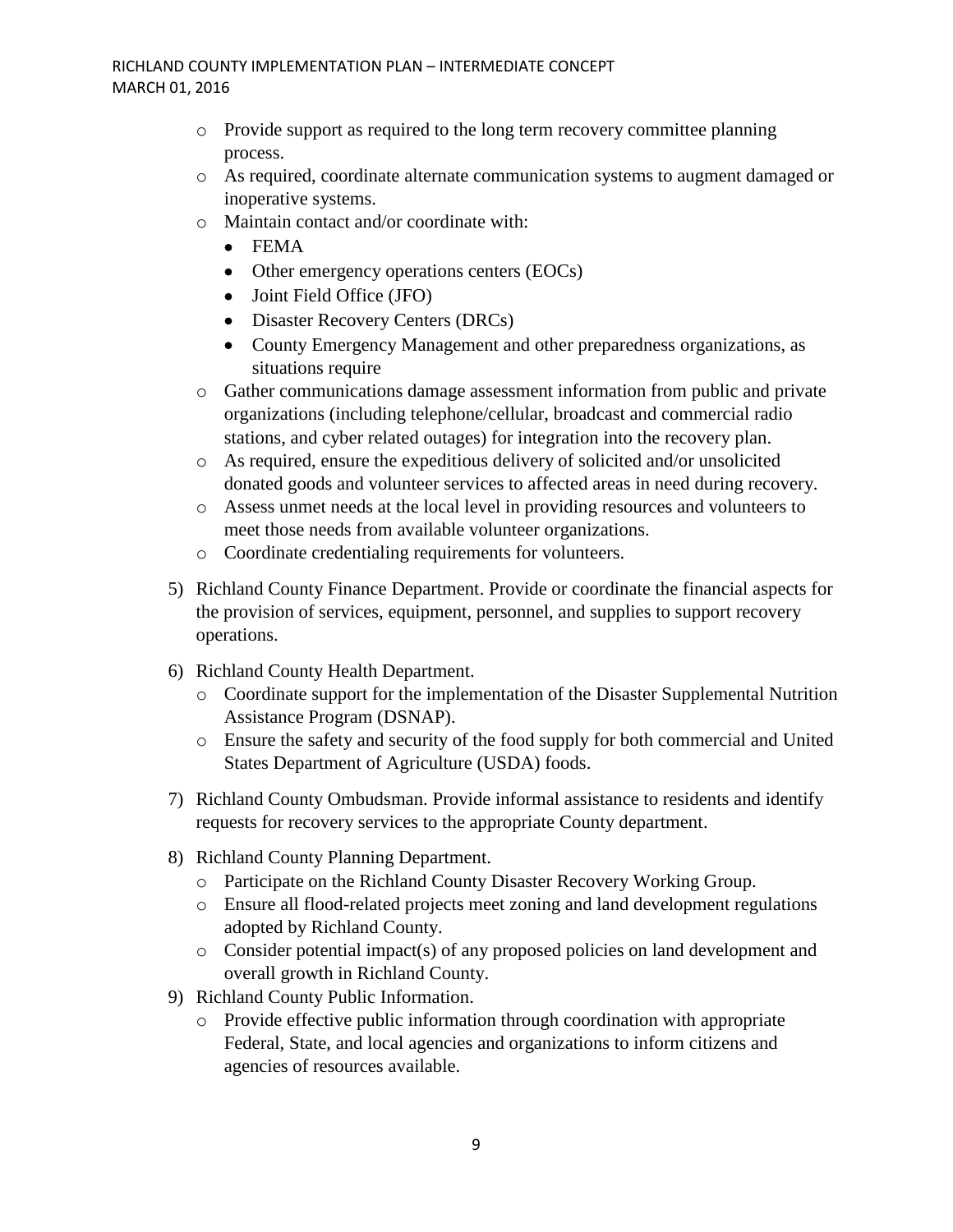- o Provide survivors with accurate, actionable, and accessible information in order to make informed decisions during the recovery process.
- o Keep all stakeholders aware of the elements in support of ongoing recovery efforts through joint coordination with the State of South Carolina and the South Carolina Emergency Management Division (SCEMD).
- o Present SCEMD, FEMA and other state, local and federal programs, operations, coordination, and outreach efforts in a positive and supportive light while maintaining the strictest standards of honesty and fairness.
- o Ensure all audiences including Limited English Proficiency (LEP) and those with Additional Communications Needs (ACN), including persons with disabilities, and faith-based and other non-traditional communities are included in all messaging.
- o Keep disaster survivors, their families, neighbors and leaders informed about options available to assist them in their recovery. This covers a wide range of topics, including:
	- Registration, eligibility
	- State and local services, support
	- DRC operations and services
	- Disaster Survivor Assistance Teams (DSATs)
	- Small Business Administration (SBA) loans
	- FEMA grants
	- Safety advice on returning to damaged homes and businesses
	- Beware of Fraud
	- What to Expect from Inspections
	- Co-branding and/or messaging from other federal agencies
	- Assistance to Individuals and Households program
	- Key program deadlines
	- Mitigation measures and resources, including flood insurance, and information about the National Flood Insurance Program.

10) Richland County Public Works Department.

- o Participate on the Richland County Disaster Recovery Working Group.
- o Roads and Drainage
	- Identify and prioritize all roads and bridges in need of repair as a result of the flooding event.
	- Identify other eligible work that serves the public interest (damaged assets).
	- Coordinate the repair and restoration of transportation infrastructure with the assistance of State of South Carolina's Emergency Support Function-3 (ESF-3) (Public Works and Engineering), to include coordinating with the South Carolina Department of Transportation and the U.S. Department of Transportation on the repair and replacement of roads and bridges on the Federal Aid System.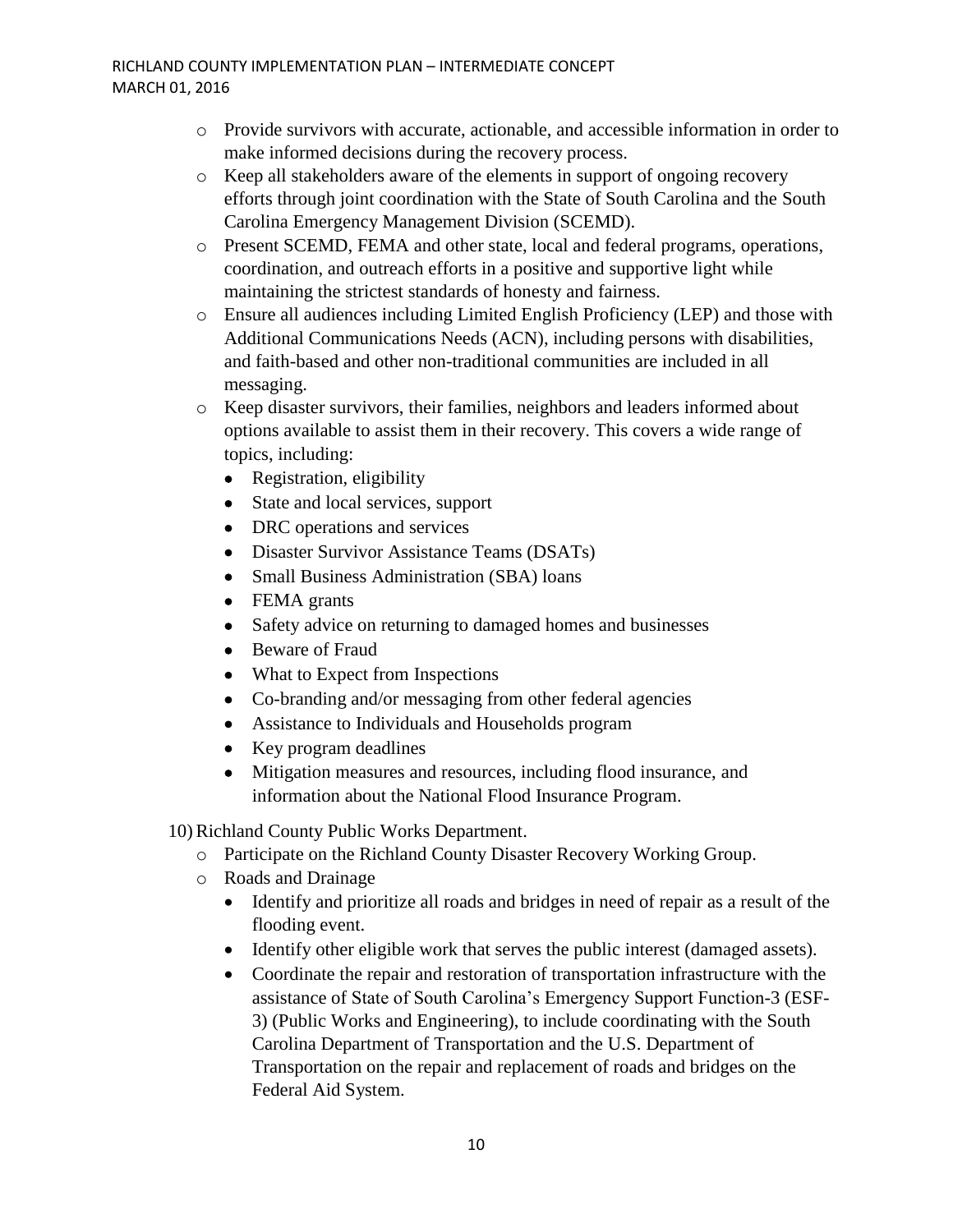- Develop and publish a road and bridge repair timeline; develop, publish, and report milestones and progress.
- Develop project worksheets for all identified flood-related projects.
- Consider traffic volume and congestion that will be generated by infrastructure rebuilding and produce transportation corridors for impacted areas to minimize disruption.
- Apply for all available federal funding to compensate for disaster-caused revenue shortfalls and to repair and replace capital facilities and vehicles as required.
- o Engineering
	- Identify damaged County government facilities.
	- Identify and contract for technical experts to conduct assessments of State damaged public works infrastructure.
	- Assist as required with the development of project worksheets for identified projects.
	- In conjunction with the South Carolina Department of Health and Environmental Control (DHEC), provide or coordinate the engineering and procurement activities required to restore damaged water and sewer service infrastructure for citizens and critical facilities across affected areas.
	- Develop and publish a flood-related State facility repair timeline; develop, publish, and report milestones.
	- Maintain coordination with all necessary supporting agencies and organizations on operational priorities for repair and restoration.
- o Flood Plain
	- Participate on the Rebuild Work Team of the Richland –Lexington Counties LTRG.
	- Identify the number of flood impacted residences within affected communities.
	- Provide technical expertise on the entire watershed and mitigation actions that can be leveraged to reduce hazards and vulnerabilities.
	- Provide assistance as required on the National Flood Insurance Program.
	- Assist local governments with obtaining FEMA hydraulic and hydrology studies for use in the development of recovery and mitigation plans.
- 11) Richland County Sheriff's Department. Provide for coordination and use of public safety personnel, equipment and services for general welfare and support to citizens; both inside and outside the affected areas during restoration and recovery efforts.
	- o Coordinating day to day calls for service while conducting operations conducive to the specific crisis toward preventing crime and delivering services to those in need.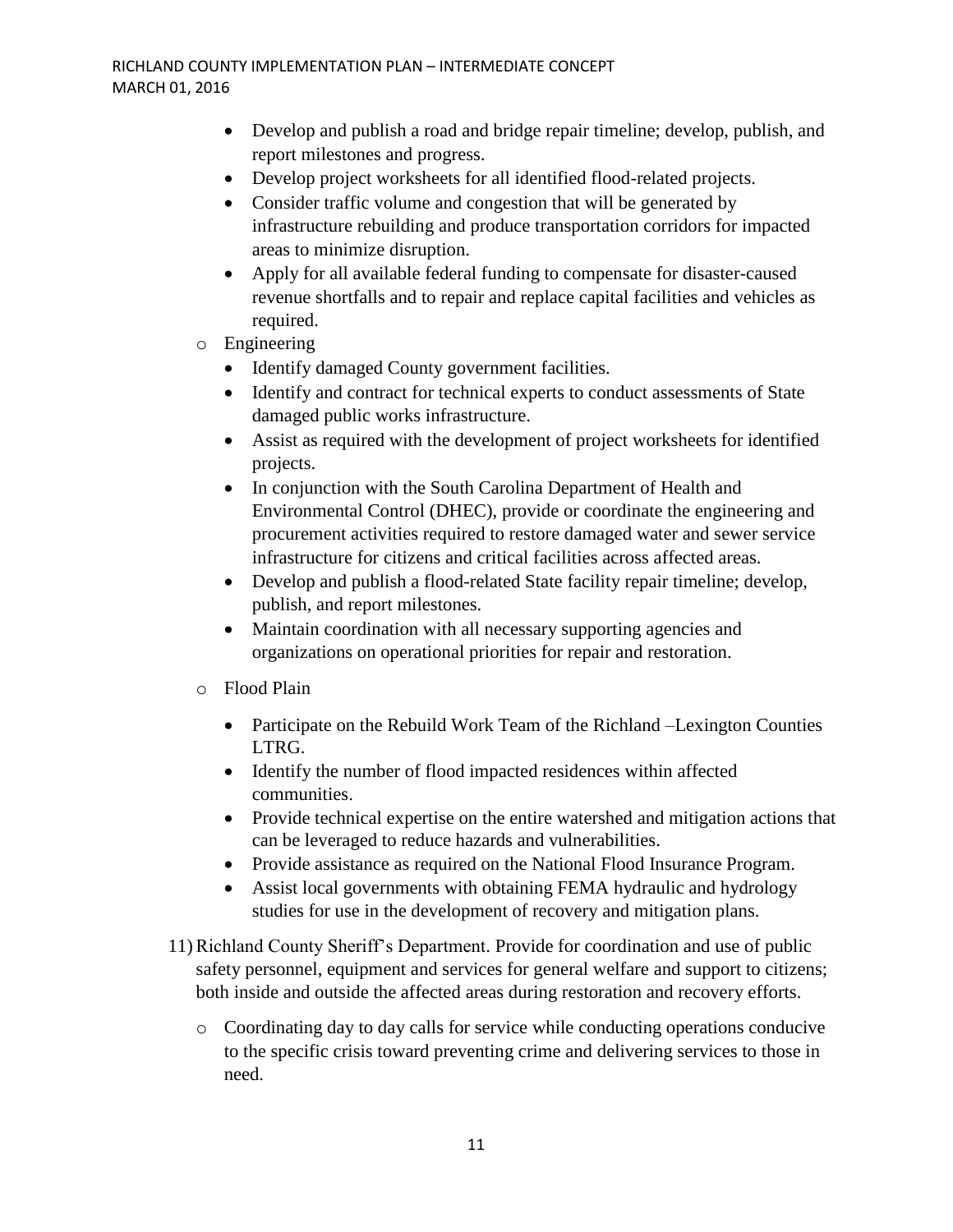- o Participating in the Unified Command structure with public safety partners; utilizing incident management personnel and equipment to provide the most effective and efficient use of resources available.
- o Partner with our State, Federal and Local public safety partners to acquire and utilize resources necessary to make sure the public is receiving the services they need.
- f. Coordinating Instructions (Tasks Common to All).
	- 1) Mitigation tasks common to all.
		- **o** Support and plan for mitigation measures including monitoring and updating mitigation actions in the Hazard Mitigation Plan.
		- **o** Review, evaluate and comment on proposed update to the Hazard Mitigation Plan, upon initiation and within review period as required.
		- **o** Support requests and directives concerning mitigation and/or re-development activities.
		- **o** Document matters that may be needed for inclusion in agency or County briefings, situation reports and action plans.
	- 2) Review and amend organizational, county, and regional emergency preparedness, response, and recovery plans to include utilization of trainings and exercises.
	- 3) Support long term recovery priorities as identified by the Council and provide representation on the Blue Ribbon Committee or the Richland County Disaster Recovery Working Group as required.
	- 4) All County agencies will develop project worksheets for all identified eligible projects and work within respective areas of responsibility.
	- 5) Programmatic Timelines.
		- **o** Logistics Support: 5 October 2015 5 April 2016
		- **o** Public Assistance Support: 5 October 2015 5 April 2016
		- **o** Individual Assistance Support: 5 October 2015 30 April 2016
		- **o** Individual Assistance Key Timings.
			- Within first 90 days of declaration:
				- **Disaster Recovery Centers closed**
				- Deadline for SBA declaration
				- Disaster Survivor Assistance demobilized
				- Disaster Case Management Grant application deadline met
				- Individual Assistance registration deadline met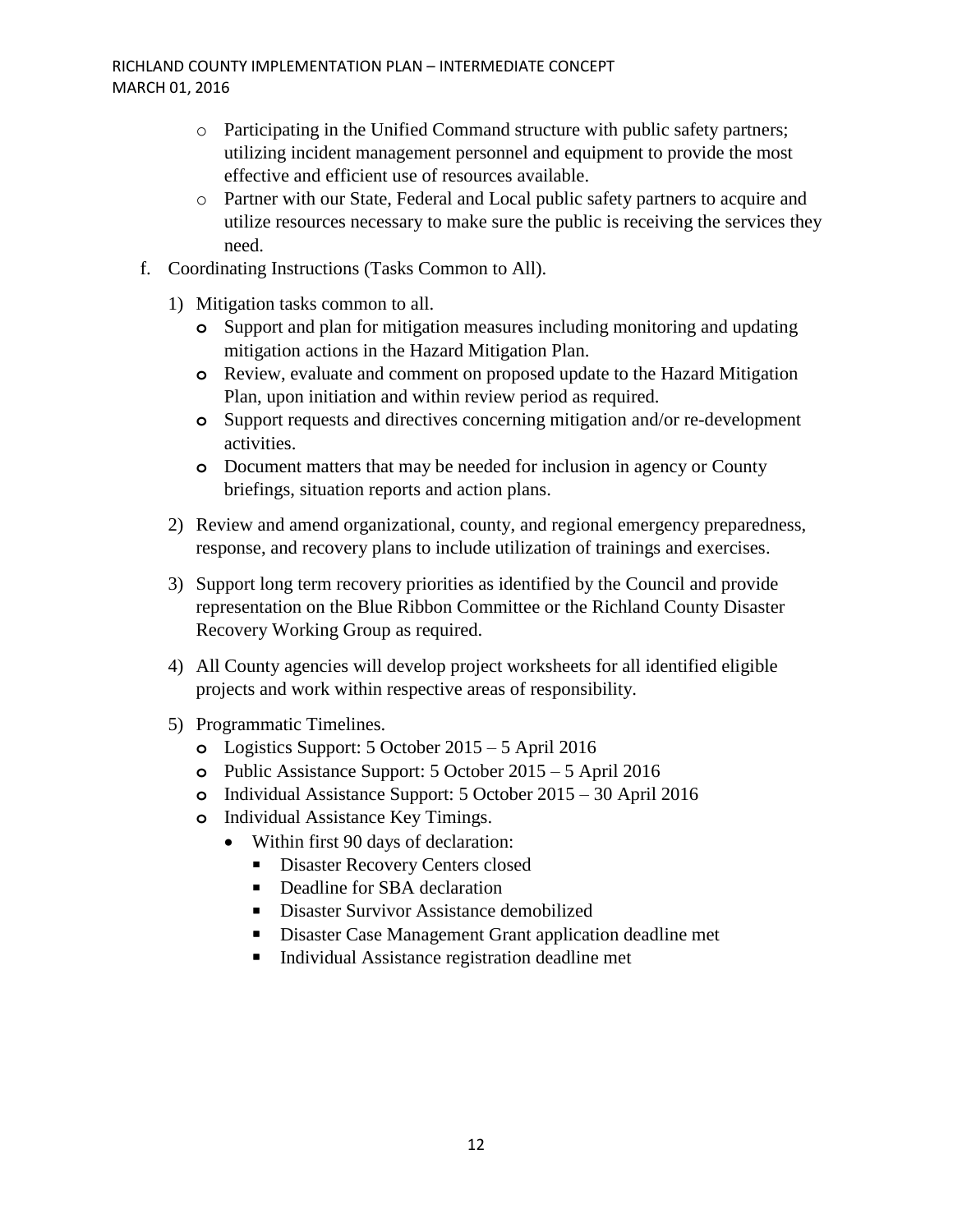|                | <b>From Kickoff</b><br>Category/ |          |           |           |           |              |  |
|----------------|----------------------------------|----------|-----------|-----------|-----------|--------------|--|
|                | <b>Program</b>                   | 1 Feb    | 1 Mar     | 1 Apr     | 1 May     | 1 Jun        |  |
|                |                                  |          |           |           |           | Debris Pilot |  |
|                | Cat A                            | 50% PW / | 75% PW /  | 100% PW / | 100%      | Program      |  |
| 2015           |                                  | 25% Obl. | 50% Obl.  | 75% Obl.  | Obligated | 90%          |  |
|                |                                  |          |           |           |           | Obligated    |  |
| <b>October</b> | Cat B                            | Expend.  | 100%      |           |           |              |  |
|                |                                  | 100% ID  | Obligated |           |           |              |  |
|                | Cat C                            | 50% PW / | 75% PW /  | 100% PW / | 100%      |              |  |
| in,            |                                  | 25% Obl. | 50% Obl.  | 75% Obl.  | Obligated |              |  |
| Declaration:   | Cat D                            | 50% PW / | 75% PW /  | 100% PW / | 100%      |              |  |
|                |                                  | 25% Obl. | 50% Obl.  | 75% Obl.  | Obligated |              |  |
|                | Cat E                            | 50% PW / | 75% PW /  | 100% PW / | 100%      |              |  |
|                |                                  | 25% Obl. | 50% Obl.  | 75% Obl.  | Obligated |              |  |
|                | <b>Cat F</b>                     | 50% PW / | 75% PW /  | 100% PW / | 100%      |              |  |
|                |                                  | 25% Obl. | 50% Obl.  | 75% Obl.  | Obligated |              |  |
|                | Cat G                            | 50% PW / | 75% PW /  | 100% PW / | 100%      |              |  |
|                |                                  | 25% Obl. | 50% Obl.  | 75% Obl.  | Obligated |              |  |

g. Public Assistance Timeline Goals. Project worksheets will be reported weekly, by applicant, in accordance with the reporting spreadsheet.

Notes:

- $Cat A = Debris Removal$
- $Cat B = Emergency$  Protective Measures

 $Cat C = Roads$  and Bridges

 $Cat D = Water Control Facilities$ 

- $Cat E =$  Buildings and Equipment
- $Cat F = *Utilities*$

Cat G = Parks, Recreational Facilities, and Other Facilities

% PW = Written, submitted and Approved Project Worksheet

Obl.= Funds Obligated

 $ID = Identified$ 

- **4. Sustainment.** State agencies are responsible for all costs incurred that are not eligible under the public assistance grant program.
- **5. Command and Control.** To be provided.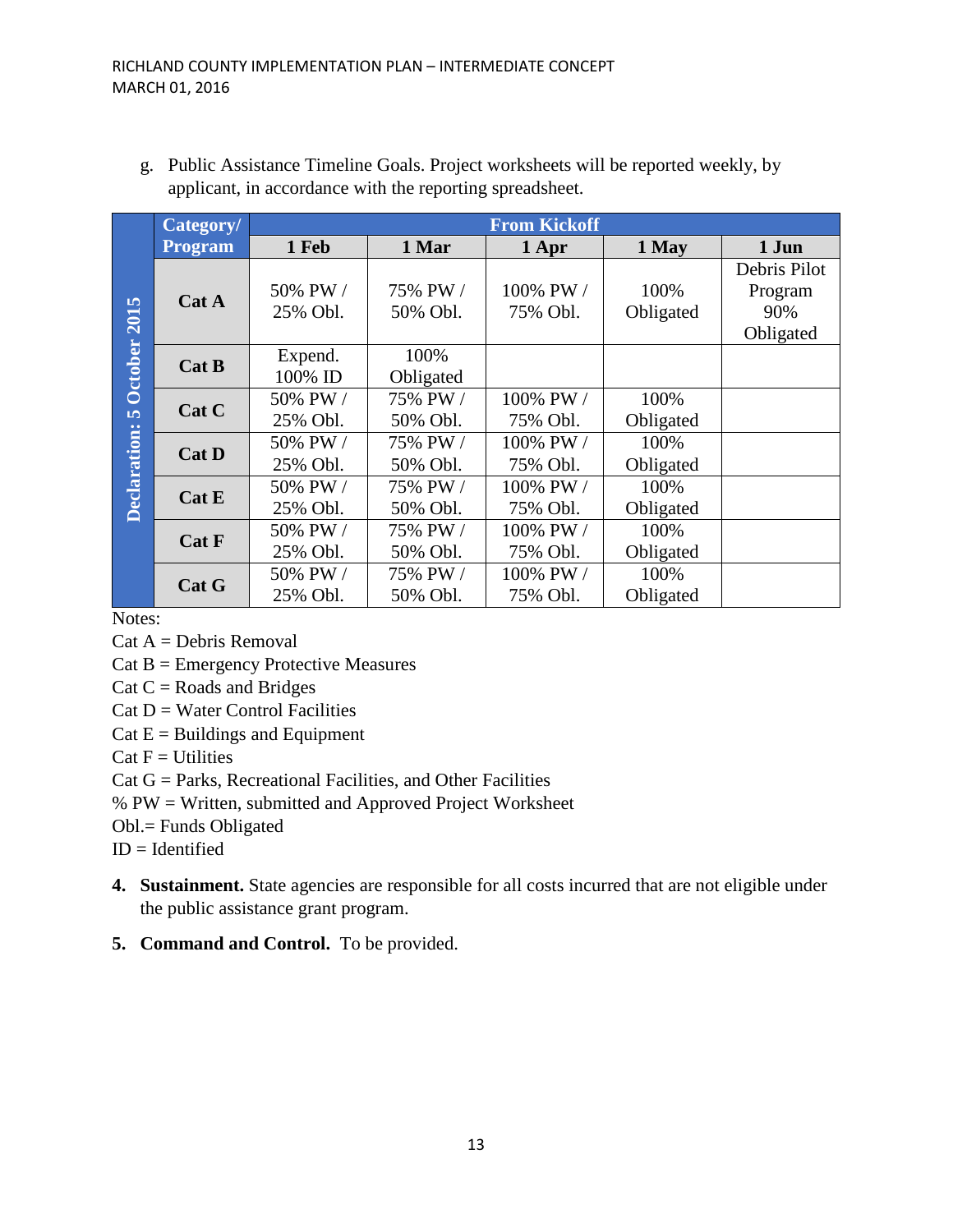## **Annex A (Execution Checklist)**

| <b>CONSIDERATIONS</b>                                                                                                                                                                                                                                                                                                     | <b>RESPONSIBILITY</b> | <b>DATE</b><br><b>ASSIGNED</b> | <b>DATE</b><br><b>COMPLETED</b> | <b>STATUS</b> | <b>NOTES</b> |
|---------------------------------------------------------------------------------------------------------------------------------------------------------------------------------------------------------------------------------------------------------------------------------------------------------------------------|-----------------------|--------------------------------|---------------------------------|---------------|--------------|
| ESTABLISH RECOVERY SUPPORT FUNCTIONS AND ACTIVATE THE LOCAL DISASTER RECOVERY MANAGER                                                                                                                                                                                                                                     |                       |                                |                                 |               |              |
| Activate the local disaster recovery<br>manager (LDRM) and begin<br>coordination with the State.                                                                                                                                                                                                                          |                       |                                |                                 |               |              |
| <b>Establish Recovery Support</b><br><b>Functions (RSF):</b>                                                                                                                                                                                                                                                              |                       |                                |                                 |               |              |
| Identify representatives for each<br>of the RSFs:<br><b>Community Planning and</b><br>$\checkmark$<br><b>Capacity Building</b><br>Economic<br>$\checkmark$<br><b>Health and Social Services</b><br>✓<br><b>Housing</b><br>✓<br><b>Infrastructure Systems</b><br>✓<br><b>Natural and Cultural</b><br>✓<br><b>Resources</b> |                       |                                |                                 |               |              |
| Coordinate with state and federal<br>agencies and other organizations<br>that support the RSFs.                                                                                                                                                                                                                           |                       |                                |                                 |               |              |
| Establish a group made up of the RSF<br>representatives that meet regularly to<br>coordinate decision-making.                                                                                                                                                                                                             |                       |                                |                                 |               |              |
| Consider public information needs.                                                                                                                                                                                                                                                                                        |                       |                                |                                 |               |              |
| Begin tracking disaster-related costs:                                                                                                                                                                                                                                                                                    |                       |                                |                                 |               |              |
| Identify a person or team of<br>п<br>people that will be responsible<br>for compiling disaster-related<br>costs for the jurisdiction.                                                                                                                                                                                     |                       |                                |                                 |               |              |
| Coordinate with state and federal<br>agencies to identify critical<br>timelines for assistance<br>programs.                                                                                                                                                                                                               |                       |                                |                                 |               |              |
| Establish a cost code for<br>п<br>disaster-related costs.                                                                                                                                                                                                                                                                 |                       |                                |                                 |               |              |
| Establish a file structure for each<br>site where recovery work has<br>been or will be performed.                                                                                                                                                                                                                         |                       |                                |                                 |               |              |
| Maintain accurate disbursement<br>and accounting records to<br>document the work performed<br>and the cost incurred.                                                                                                                                                                                                      |                       |                                |                                 |               |              |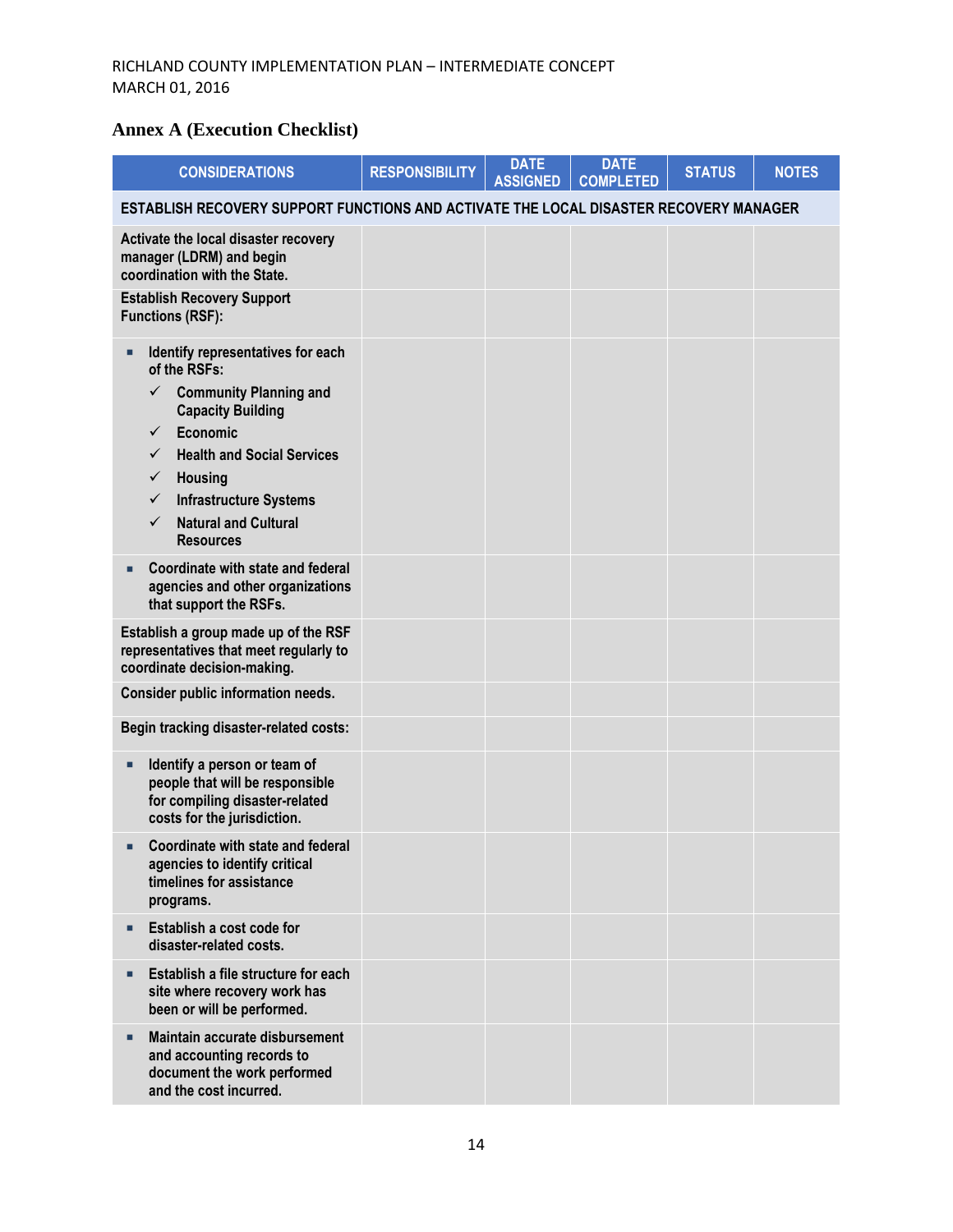|   | <b>CONSIDERATIONS</b>                                                                                                                                                                                                                                                                                                                                                                                                                                                                                                                                                                                                                                                            | <b>RESPONSIBILITY</b> | <b>DATE</b><br><b>ASSIGNED</b> | <b>DATE</b><br><b>COMPLETED</b> | <b>STATUS</b> | <b>NOTES</b> |
|---|----------------------------------------------------------------------------------------------------------------------------------------------------------------------------------------------------------------------------------------------------------------------------------------------------------------------------------------------------------------------------------------------------------------------------------------------------------------------------------------------------------------------------------------------------------------------------------------------------------------------------------------------------------------------------------|-----------------------|--------------------------------|---------------------------------|---------------|--------------|
|   | Obtain applicable local, state,<br>and federal policies and<br>regulations.                                                                                                                                                                                                                                                                                                                                                                                                                                                                                                                                                                                                      |                       |                                |                                 |               |              |
|   | Document administrative costs.                                                                                                                                                                                                                                                                                                                                                                                                                                                                                                                                                                                                                                                   |                       |                                |                                 |               |              |
| Ω | Begin compiling recovery project<br>documentation:<br>$\checkmark$<br>Executed contracts, bids,<br>periods of performance, and<br>locations worked<br><b>Property insurance</b><br>✓<br>Donated resources (labor,<br>$\checkmark$<br>equipment and materials)<br><b>Mutual aid</b><br>✓<br>Force account labor<br>✓<br>Force account equipment<br>✓<br><b>Equipment rental</b><br>✓<br>agreements<br><b>Fuel logs</b><br>✓<br><b>Materials including meals</b><br>✓<br>and gas purchases<br><b>Description of damage</b><br>✓<br>Scope of work to be<br>$\checkmark$<br>completed<br>Photos of damage<br>✓<br><b>Copies of estimates</b><br>✓<br><b>Maintenance records</b><br>✓ |                       |                                |                                 |               |              |
|   | Site inspection records<br>✓<br><b>Special considerations</b><br>$\checkmark$                                                                                                                                                                                                                                                                                                                                                                                                                                                                                                                                                                                                    |                       |                                |                                 |               |              |
|   | Coordinate with state and federal<br>agencies to obtain disaster-<br>specific cost tracking<br>spreadsheets and templates.                                                                                                                                                                                                                                                                                                                                                                                                                                                                                                                                                       |                       |                                |                                 |               |              |
|   | GAIN SITUATIONAL AWARENESS AND DETERMINE DESIRED END STATE                                                                                                                                                                                                                                                                                                                                                                                                                                                                                                                                                                                                                       |                       |                                |                                 |               |              |
|   | <b>Compile and assess information</b><br>gathered from damage assessments.                                                                                                                                                                                                                                                                                                                                                                                                                                                                                                                                                                                                       |                       |                                |                                 |               |              |
|   | Determine impact to the community:                                                                                                                                                                                                                                                                                                                                                                                                                                                                                                                                                                                                                                               |                       |                                |                                 |               |              |
| п | <b>Casualties and fatalities</b>                                                                                                                                                                                                                                                                                                                                                                                                                                                                                                                                                                                                                                                 |                       |                                |                                 |               |              |
|   | Social and psychological<br>impacts                                                                                                                                                                                                                                                                                                                                                                                                                                                                                                                                                                                                                                              |                       |                                |                                 |               |              |
|   | Loss of critical infrastructure:<br><b>Public safety</b><br>$\checkmark$<br>communications                                                                                                                                                                                                                                                                                                                                                                                                                                                                                                                                                                                       |                       |                                |                                 |               |              |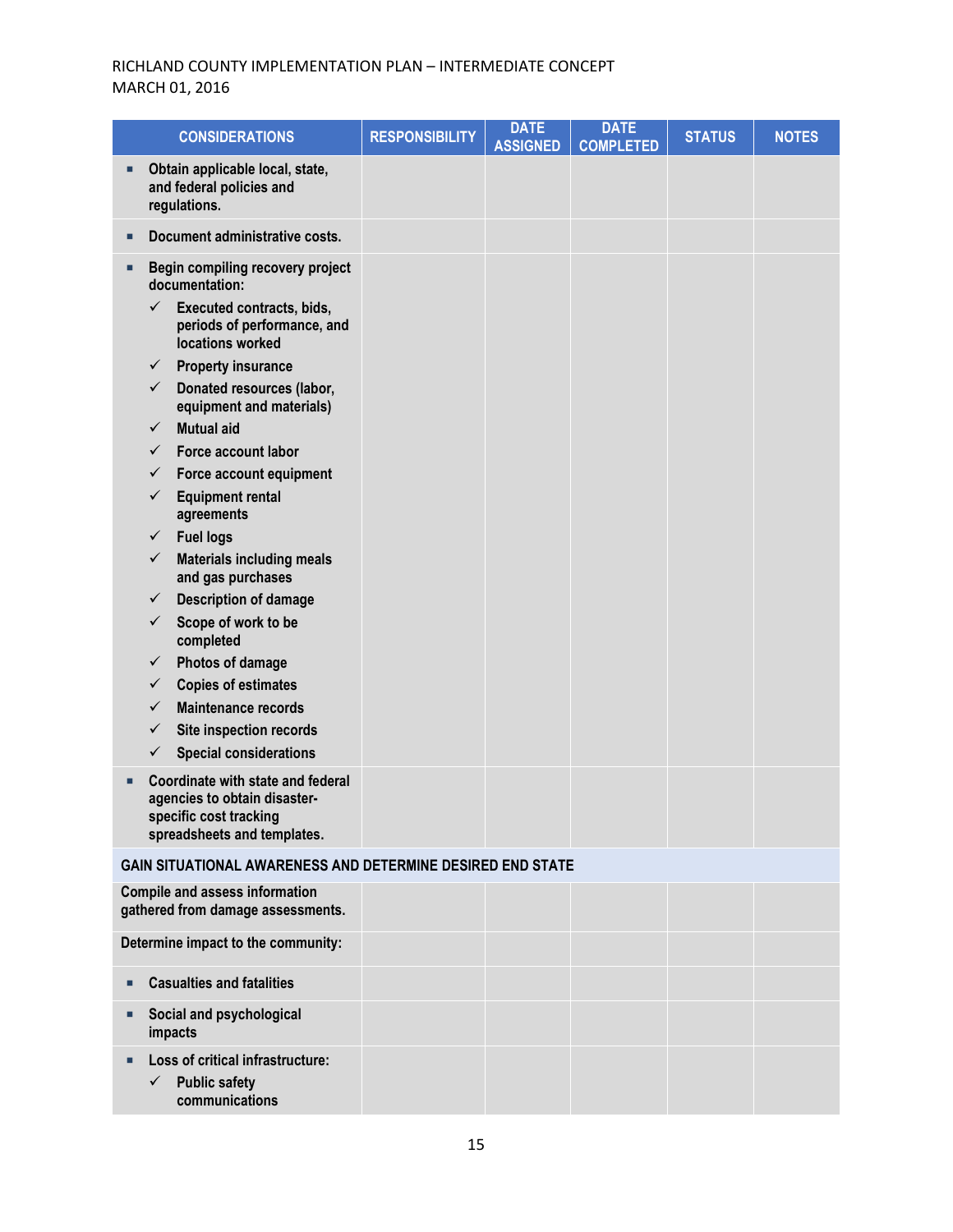| <b>CONSIDERATIONS</b>                                                                                          | <b>RESPONSIBILITY</b> | <b>DATE</b><br><b>ASSIGNED</b> | <b>DATE</b><br><b>COMPLETED</b> | <b>STATUS</b> | <b>NOTES</b> |
|----------------------------------------------------------------------------------------------------------------|-----------------------|--------------------------------|---------------------------------|---------------|--------------|
| <b>Water and sewer</b><br>✓<br>$\checkmark$<br><b>Fire</b><br>Waste management<br>✓<br>✓<br><b>Natural gas</b> |                       |                                |                                 |               |              |
| Electricity<br>✓                                                                                               |                       |                                |                                 |               |              |
| <b>Roads and bridges</b><br>$\checkmark$<br>$\checkmark$                                                       |                       |                                |                                 |               |              |
| <b>Traffic control centers</b><br>Rail transportation<br>✓                                                     |                       |                                |                                 |               |              |
| Air transportation<br>$\checkmark$                                                                             |                       |                                |                                 |               |              |
| <b>Public transportation</b><br>✓                                                                              |                       |                                |                                 |               |              |
| <b>Privately Owned Dams</b><br>✓                                                                               |                       |                                |                                 |               |              |
| <b>State Owned Dams</b><br>$\checkmark$                                                                        |                       |                                |                                 |               |              |
| Impacts to health and human<br>services:                                                                       |                       |                                |                                 |               |              |
| <b>Emergency medical services</b><br>✓<br>(EMS)                                                                |                       |                                |                                 |               |              |
| <b>Hospitals</b><br>✓                                                                                          |                       |                                |                                 |               |              |
| <b>Public health</b><br>✓                                                                                      |                       |                                |                                 |               |              |
| <b>Environmental health</b><br>✓<br>$\checkmark$<br>Private health providers                                   |                       |                                |                                 |               |              |
| (pharmacies, clinics, dialysis<br>centers, other care<br>providers)                                            |                       |                                |                                 |               |              |
| Children management<br>$\checkmark$<br>organizations and agencies                                              |                       |                                |                                 |               |              |
| Points of distribution<br>$\checkmark$<br>(commodities)                                                        |                       |                                |                                 |               |              |
| <b>Food services</b><br>$\checkmark$                                                                           |                       |                                |                                 |               |              |
| ✓<br><b>Drinking water</b>                                                                                     |                       |                                |                                 |               |              |
| Impacts to essential services:                                                                                 |                       |                                |                                 |               |              |
| $\checkmark$ Law enforcement<br>✓<br><b>Commercial</b>                                                         |                       |                                |                                 |               |              |
| communications                                                                                                 |                       |                                |                                 |               |              |
| Landline phone<br>٠<br>Internet<br>П<br><b>Cellular phone</b><br>Ξ<br>Cable<br>٠                               |                       |                                |                                 |               |              |
| <b>Government services</b><br>✓                                                                                |                       |                                |                                 |               |              |
| <b>Family and children services</b><br>✓                                                                       |                       |                                |                                 |               |              |
| <b>Grief counseling, critical</b><br>$\checkmark$<br>stress incident management                                |                       |                                |                                 |               |              |
| $\checkmark$<br><b>Refueling points</b>                                                                        |                       |                                |                                 |               |              |
| <b>Public safety personnel</b><br>٠<br>refueling<br><b>Public refueling</b><br>٠                               |                       |                                |                                 |               |              |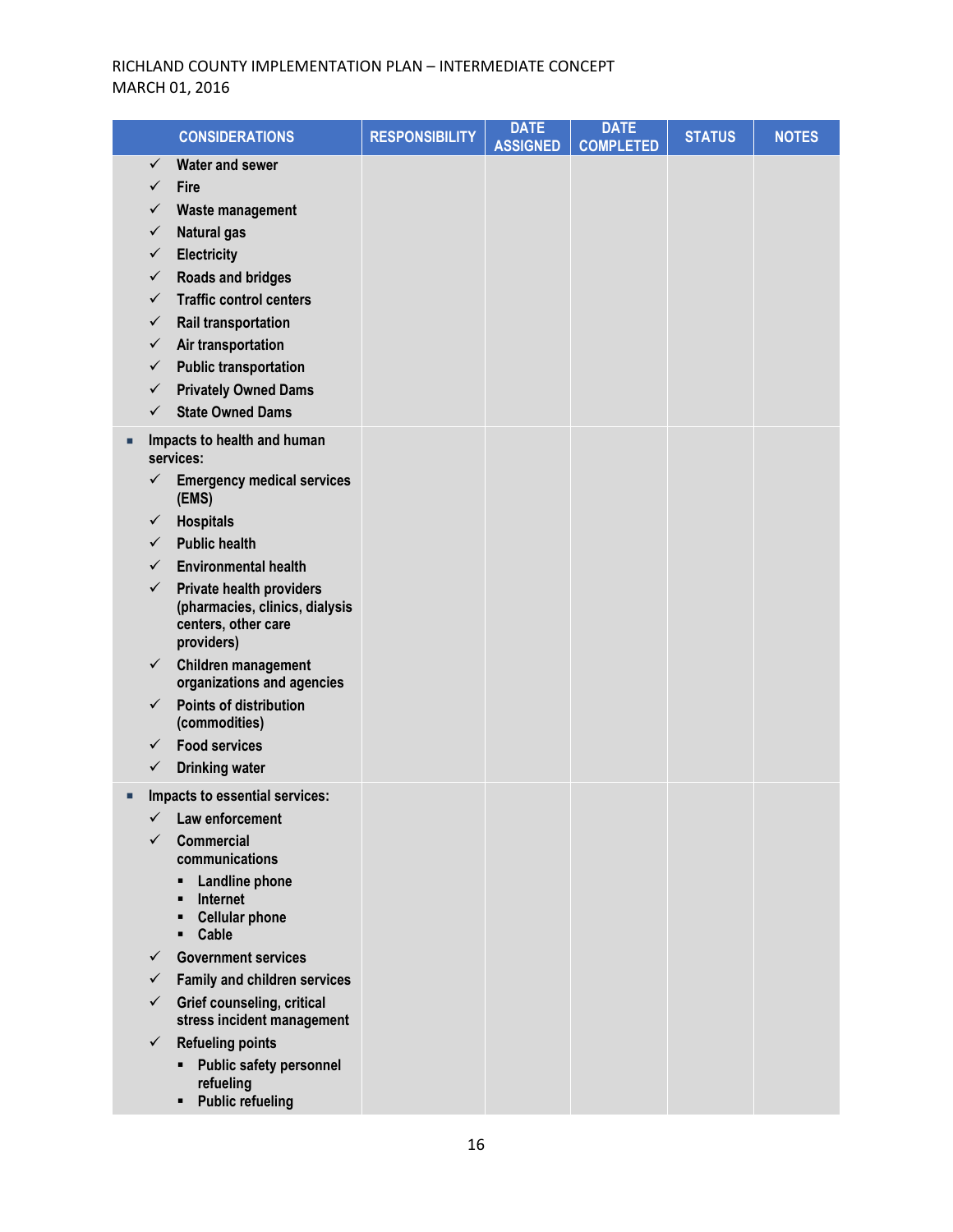| <b>CONSIDERATIONS</b>                                                                                                                                                                                                                                                                                                   | <b>RESPONSIBILITY</b> | <b>DATE</b><br><b>ASSIGNED</b> | <b>DATE</b><br><b>COMPLETED</b> | <b>STATUS</b> | <b>NOTES</b> |
|-------------------------------------------------------------------------------------------------------------------------------------------------------------------------------------------------------------------------------------------------------------------------------------------------------------------------|-----------------------|--------------------------------|---------------------------------|---------------|--------------|
| <b>Media</b><br>$\checkmark$<br><b>Mortuary services</b><br>✓<br><b>Schools</b><br>✓<br><b>Animal services</b><br>$\checkmark$<br><b>Incarceration facilities</b><br>✓<br><b>Temporary housing</b><br>✓<br><b>Critical private business</b><br>✓<br><b>Permits</b><br>✓<br><b>Financial transaction</b><br>✓<br>systems |                       |                                |                                 |               |              |
| Impacts to affordable housing<br>□                                                                                                                                                                                                                                                                                      |                       |                                |                                 |               |              |
| Impacts to economic drivers in<br>п<br>the community                                                                                                                                                                                                                                                                    |                       |                                |                                 |               |              |
| Impacts to the local tax base<br>□                                                                                                                                                                                                                                                                                      |                       |                                |                                 |               |              |
| Impacts of natural and cultural<br>п<br>resources                                                                                                                                                                                                                                                                       |                       |                                |                                 |               |              |
| Assess risks and vulnerabilities.                                                                                                                                                                                                                                                                                       |                       |                                |                                 |               |              |
| Provide assessment data and<br>situational updates to local officials.                                                                                                                                                                                                                                                  |                       |                                |                                 |               |              |
| Establish a community outreach<br>strategy.                                                                                                                                                                                                                                                                             |                       |                                |                                 |               |              |
| <b>Consider communication needs</b><br>п<br>of the whole community by<br>providing information in:<br><b>Multilingual formats</b><br>$\checkmark$<br>Formats for people with<br>✓<br>diminished vision<br>Formats for people with<br>✓<br>hearing capabilities                                                          |                       |                                |                                 |               |              |
| Begin to determine the desired end<br>state of the community by assessing<br>the following:                                                                                                                                                                                                                             |                       |                                |                                 |               |              |
| <b>Planned capital improvement</b><br>п<br>projects, strategic plans and<br>urban development plans                                                                                                                                                                                                                     |                       |                                |                                 |               |              |
| Available resources for recovery,<br>п<br>including personnel, materials,<br>and funding                                                                                                                                                                                                                                |                       |                                |                                 |               |              |
| <b>Estimate of baseline disaster</b><br>п<br>costs not covered by federal<br>assistance programs or<br>insurance                                                                                                                                                                                                        |                       |                                |                                 |               |              |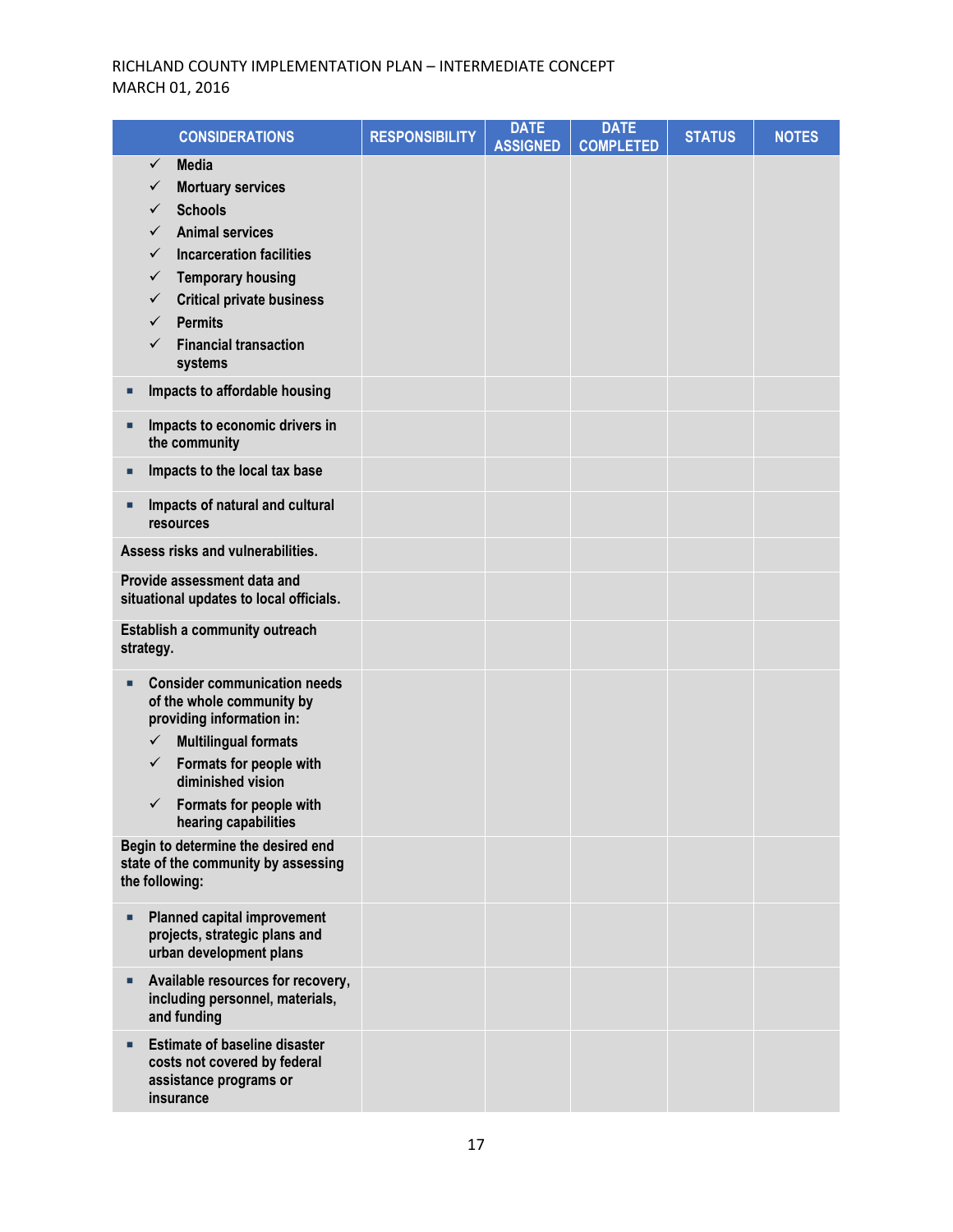| <b>CONSIDERATIONS</b>                                                                                                                                    | <b>RESPONSIBILITY</b> | <b>DATE</b><br><b>ASSIGNED</b> | <b>DATE</b><br><b>COMPLETED</b> | <b>STATUS</b> | <b>NOTES</b> |
|----------------------------------------------------------------------------------------------------------------------------------------------------------|-----------------------|--------------------------------|---------------------------------|---------------|--------------|
| Estimate of costs to the local<br>jurisdiction to complete<br>improvement projects                                                                       |                       |                                |                                 |               |              |
| <b>Current financial posture of the</b><br>п<br>jurisdiction to incur additional<br>project costs                                                        |                       |                                |                                 |               |              |
| Desired recovery timeframes and<br>project timelines                                                                                                     |                       |                                |                                 |               |              |
| Cost-benefit analysis, including<br>the economic, social, and<br>psychological impacts to the<br>community                                               |                       |                                |                                 |               |              |
| Analysis of intended and<br>п<br>unintended consequences                                                                                                 |                       |                                |                                 |               |              |
| Coordinate with RSFs, state and<br>federal agencies, and other<br>stakeholders to determine the desired<br>end state of the community.                   |                       |                                |                                 |               |              |
| Decide to return to normal or to<br>п<br>an improved state.                                                                                              |                       |                                |                                 |               |              |
| <b>Communicate the desired end</b><br>п<br>state to RSFs, state and federal<br>agencies, and other<br>organizations that support<br>recovery operations. |                       |                                |                                 |               |              |
| PREPARE TO CONDUCT RECOVERY OPERATIONS                                                                                                                   |                       |                                |                                 |               |              |
| <b>Assess risks and vulnerabilities:</b>                                                                                                                 |                       |                                |                                 |               |              |
| Secondary impacts of the initial<br>п<br>incident                                                                                                        |                       |                                |                                 |               |              |
| Operational risks and<br>п<br>vulnerabilities to government<br>functions as a result of the<br>disrupted services                                        |                       |                                |                                 |               |              |
| Systemic risks and<br>п<br>vulnerabilities due to prolonged<br>disaster damage and service<br>disruptions                                                |                       |                                |                                 |               |              |
| Economic, social, psychological,<br>п<br>and emotional risks and<br>vulnerabilities due to disaster<br>impacts and a prolonged<br>recovery process       |                       |                                |                                 |               |              |
| Economic risks and<br>vulnerabilities to public and                                                                                                      |                       |                                |                                 |               |              |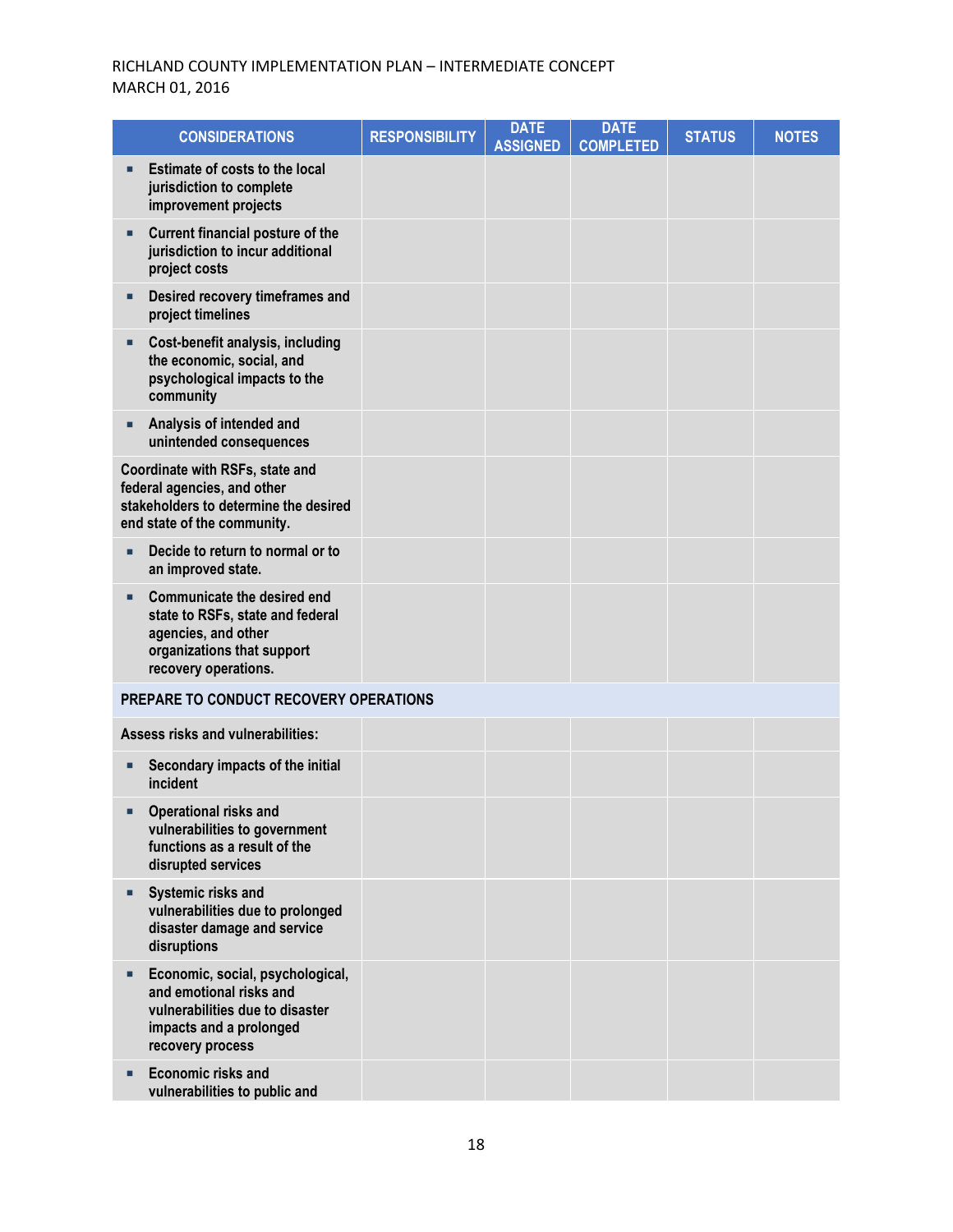| <b>CONSIDERATIONS</b>                                                                                                                                                                 | <b>RESPONSIBILITY</b> | <b>DATE</b><br><b>ASSIGNED</b> | <b>DATE</b><br><b>COMPLETED</b> | <b>STATUS</b> | <b>NOTES</b> |
|---------------------------------------------------------------------------------------------------------------------------------------------------------------------------------------|-----------------------|--------------------------------|---------------------------------|---------------|--------------|
| private organizations as a result<br>of the disaster impacts                                                                                                                          |                       |                                |                                 |               |              |
| Economic risks and<br>п<br>vulnerabilities to individuals                                                                                                                             |                       |                                |                                 |               |              |
| Inform the public:                                                                                                                                                                    |                       |                                |                                 |               |              |
| <b>Community recovery objectives</b><br>and associated activities                                                                                                                     |                       |                                |                                 |               |              |
| Status and progress of recovery<br>operations                                                                                                                                         |                       |                                |                                 |               |              |
| Instructions for individuals for<br>п<br>recovery procedures (for<br>example, debris set-out<br>procedures, federal assistance<br>application deadlines, mitigation<br>meeting dates) |                       |                                |                                 |               |              |
| Information for disaster recovery<br>п<br>centers and business recovery<br>centers                                                                                                    |                       |                                |                                 |               |              |
| <b>Environmental health and safety</b><br>information associated with<br>recovery operations                                                                                          |                       |                                |                                 |               |              |
| Fraud detection and prevention<br>strategies                                                                                                                                          |                       |                                |                                 |               |              |
| Coordinate with state and federal<br>agencies to establish a business<br>recovery center.                                                                                             |                       |                                |                                 |               |              |
| Register and monitor laborers.                                                                                                                                                        |                       |                                |                                 |               |              |
| Provide information on<br>permitting, regulatory<br>requirements, and fraud<br>prevention strategies to laborers.                                                                     |                       |                                |                                 |               |              |
| <b>CONDUCT RECOVERY OPERATIONS</b>                                                                                                                                                    |                       |                                |                                 |               |              |
| Identify needs of the following<br>groups:                                                                                                                                            |                       |                                |                                 |               |              |
| <b>Public organizations (see FEMA's</b><br>public assistance forms used to<br>track Force Account Equipment<br>and Labor for reimbursement)                                           |                       |                                |                                 |               |              |
| <b>Repair or Replace</b><br>$\bullet$<br><b>Submerged Richland County</b><br><b>Portable Radios.</b>                                                                                  |                       |                                |                                 |               |              |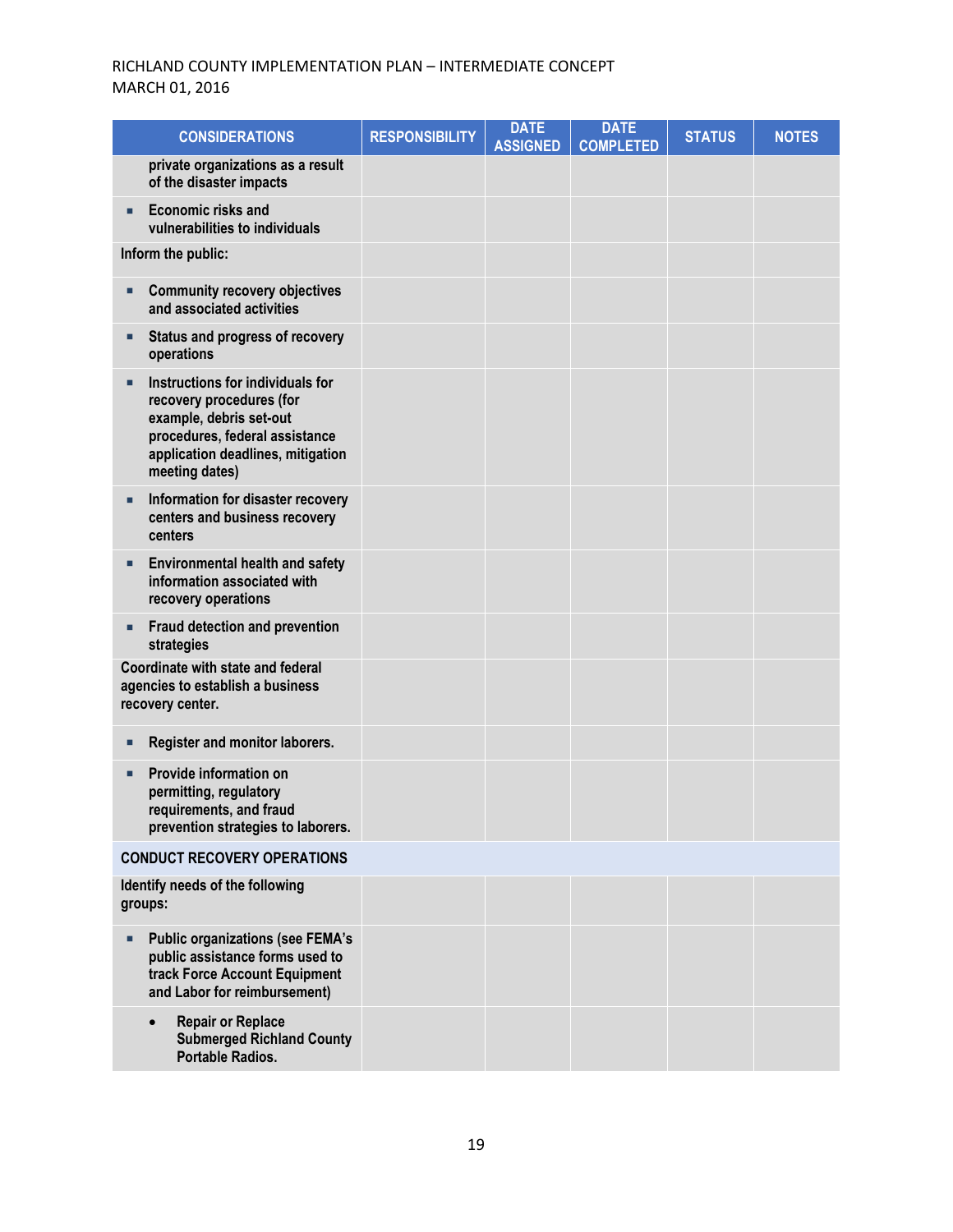| <b>CONSIDERATIONS</b>                                                                                                                                                  | <b>RESPONSIBILITY</b> | <b>DATE</b><br><b>ASSIGNED</b> | <b>DATE</b><br><b>COMPLETED</b> | <b>STATUS</b> | <b>NOTES</b> |
|------------------------------------------------------------------------------------------------------------------------------------------------------------------------|-----------------------|--------------------------------|---------------------------------|---------------|--------------|
| <b>Replace Destroyed Forest</b><br>$\bullet$<br><b>Acres Police Dispatch</b><br><b>Center Equipment.</b>                                                               |                       |                                |                                 |               |              |
| <b>Nonprofit organizations</b><br>П                                                                                                                                    |                       |                                |                                 |               |              |
| Private sector enterprise/<br>п<br>businesses                                                                                                                          |                       |                                |                                 |               |              |
| <b>Individuals</b><br>п                                                                                                                                                |                       |                                |                                 |               |              |
| <b>Tarps &amp; Roofing Supplies</b><br>$\bullet$                                                                                                                       |                       |                                |                                 |               |              |
| <b>Well Testing &amp;</b><br>$\bullet$<br><b>Decontamination</b>                                                                                                       |                       |                                |                                 |               |              |
| <b>Bottled Water</b><br>$\bullet$                                                                                                                                      |                       |                                |                                 |               |              |
| <b>Vector Control from</b><br><b>Standing Water</b>                                                                                                                    |                       |                                |                                 |               |              |
| <b>Transportation of students</b><br>$\bullet$<br>to schools (both in and out<br>of district)                                                                          |                       |                                |                                 |               |              |
| <b>Furniture</b><br>$\bullet$                                                                                                                                          |                       |                                |                                 |               |              |
| <b>Debris Removal</b><br>$\bullet$                                                                                                                                     |                       |                                |                                 |               |              |
| Identify solutions that lead to the<br>community's desired end state:                                                                                                  |                       |                                |                                 |               |              |
| <b>Mutual aid resources</b><br>п                                                                                                                                       |                       |                                |                                 |               |              |
| Support from the private sector<br>П                                                                                                                                   |                       |                                |                                 |               |              |
| <b>Volunteer organization services</b><br>П                                                                                                                            |                       |                                |                                 |               |              |
| Federal disaster assistance<br>programs                                                                                                                                |                       |                                |                                 |               |              |
| <b>Coordinate with South Carolina</b><br><b>Emergency Management Division</b><br>(SCEMD) on potential federal disaster<br>assistance programs.                         |                       |                                |                                 |               |              |
| Coordinate with departments within<br>the jurisdiction to apply for potential<br>federal disaster assistance.                                                          |                       |                                |                                 |               |              |
| <b>Departments should coordinate</b><br>п<br>with Richland County Emergency<br>Management to submit disaster-<br>related costs for potential federal<br>reimbursement. |                       |                                |                                 |               |              |
| Coordinate with municipalities within<br>the jurisdiction to apply for potential<br>disaster assistance.                                                               |                       |                                |                                 |               |              |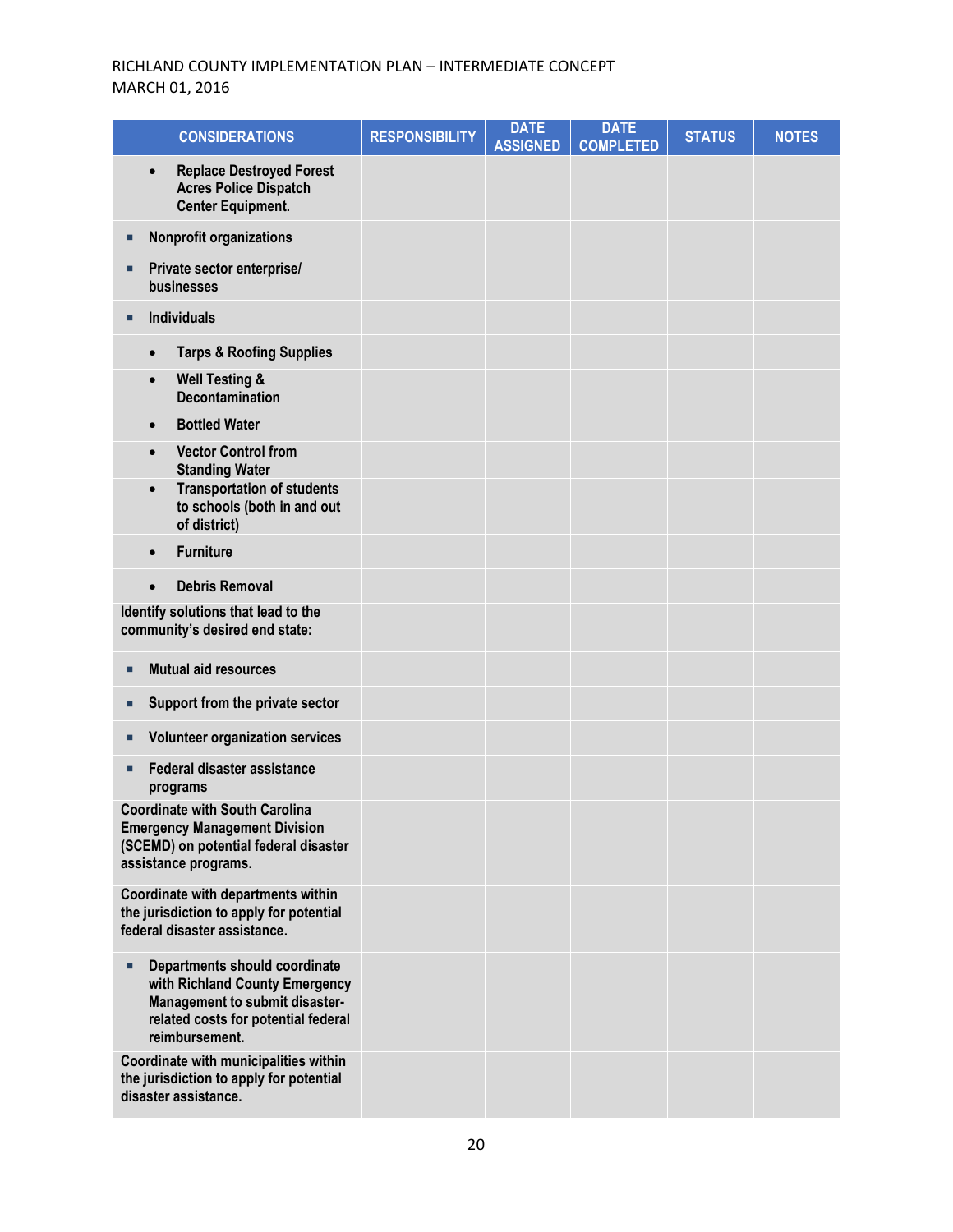| <b>CONSIDERATIONS</b>                                                                                                                                                                                                                                                                                                                                                   | <b>RESPONSIBILITY</b> | <b>DATE</b><br><b>ASSIGNED</b> | <b>DATE</b><br><b>COMPLETED</b> | <b>STATUS</b> | <b>NOTES</b> |
|-------------------------------------------------------------------------------------------------------------------------------------------------------------------------------------------------------------------------------------------------------------------------------------------------------------------------------------------------------------------------|-----------------------|--------------------------------|---------------------------------|---------------|--------------|
| Identify, request, and direct resources<br>for recovery.                                                                                                                                                                                                                                                                                                                |                       |                                |                                 |               |              |
| Provide public information and<br>conduct community outreach.                                                                                                                                                                                                                                                                                                           |                       |                                |                                 |               |              |
| Conduct public outreach to<br>ensure information and<br>resources are available to<br>vulnerable populations including:<br><b>Persons with disabilities</b><br>$\checkmark$<br><b>Individuals with limited</b><br>✓<br><b>English proficiency</b><br>Individuals with hearing or<br>$\checkmark$<br>vision impairment<br><b>Underserved populations</b><br>$\checkmark$ |                       |                                |                                 |               |              |
| Provide information on disaster<br>■<br>assistance available to public<br>sector and nonprofit<br>organizations.                                                                                                                                                                                                                                                        |                       |                                |                                 |               |              |
| Provide information on disaster<br>п<br>assistance available to private<br>sector businesses.                                                                                                                                                                                                                                                                           |                       |                                |                                 |               |              |
| <b>Coordinate with the Economic RSF to</b><br>conduct the following:                                                                                                                                                                                                                                                                                                    |                       |                                |                                 |               |              |
| Establish temporary or interim<br>Π<br>infrastructure to support<br>business re-openings.                                                                                                                                                                                                                                                                               |                       |                                |                                 |               |              |
| Reestablish cash flow.<br>■                                                                                                                                                                                                                                                                                                                                             |                       |                                |                                 |               |              |
| Identify, request and direct<br>economic resources.                                                                                                                                                                                                                                                                                                                     |                       |                                |                                 |               |              |
| Support reestablishment of<br>□<br>critical private business and<br>financial transaction systems.                                                                                                                                                                                                                                                                      |                       |                                |                                 |               |              |
| Support reestablishment of<br>Ξ<br>agriculture where appropriate.                                                                                                                                                                                                                                                                                                       |                       |                                |                                 |               |              |
| Implement economic<br>Ξ<br>revitalization strategies.                                                                                                                                                                                                                                                                                                                   |                       |                                |                                 |               |              |
| <b>Coordinate with Small Business</b><br>Ξ<br><b>Administration (SBA) for</b><br>business economic recovery.                                                                                                                                                                                                                                                            |                       |                                |                                 |               |              |
| <b>Facilitate funding to rebuild</b><br>п<br>business and economic drivers.                                                                                                                                                                                                                                                                                             |                       |                                |                                 |               |              |
| Implement workforce<br>Ξ<br>development initiatives.                                                                                                                                                                                                                                                                                                                    |                       |                                |                                 |               |              |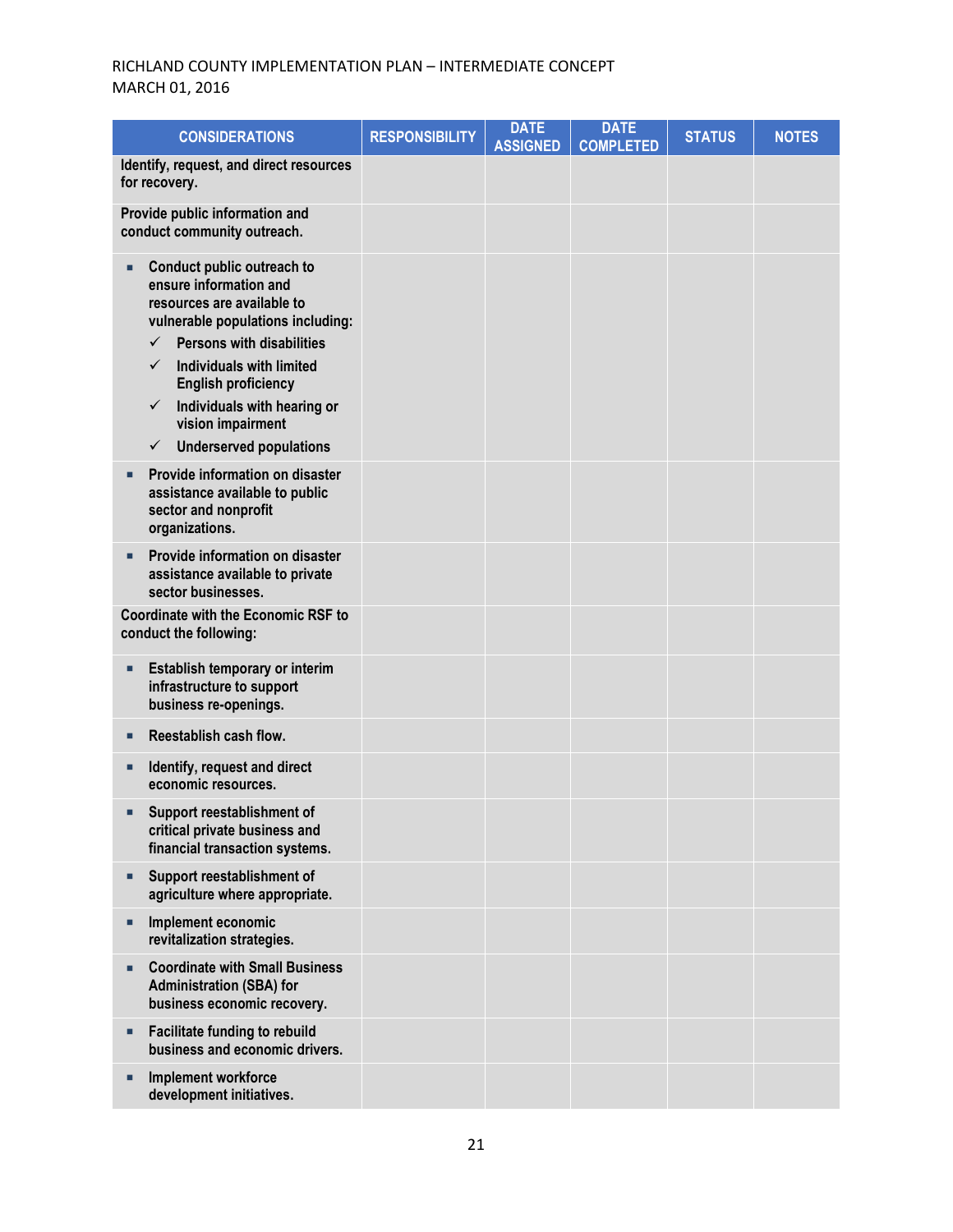| <b>CONSIDERATIONS</b>                                                                                                                                         | <b>RESPONSIBILITY</b> | <b>DATE</b><br><b>ASSIGNED</b> | <b>DATE</b><br><b>COMPLETED</b> | <b>STATUS</b> | <b>NOTES</b> |
|---------------------------------------------------------------------------------------------------------------------------------------------------------------|-----------------------|--------------------------------|---------------------------------|---------------|--------------|
| <b>Coordinate with the Health and Social</b><br>Services RSF to conduct the<br>following:                                                                     |                       |                                |                                 |               |              |
| Provide emotional and<br>п<br>psychological services.                                                                                                         |                       |                                |                                 |               |              |
| Identify adults and children who<br>benefit from counseling or<br>behavioral health services and<br>begin treatment.                                          |                       |                                |                                 |               |              |
| Provide emergency medical care<br>п<br>and establish appropriate<br>surveillance protocols.                                                                   |                       |                                |                                 |               |              |
| Provide integrated mass care<br>п<br>and emergency services.                                                                                                  |                       |                                |                                 |               |              |
| Address environmental health<br>and safety concerns.                                                                                                          |                       |                                |                                 |               |              |
| <b>Coordinate with Department of</b><br><b>Health and Environmental</b><br>Control (DHEC) on well<br>contamination activities.                                |                       |                                |                                 |               |              |
| Provide animal services and<br>п<br>support for needs.                                                                                                        |                       |                                |                                 |               |              |
| Coordinate with DHEC on vector<br>control                                                                                                                     |                       |                                |                                 |               |              |
| Identify, request and direct health<br>and social services resources.                                                                                         |                       |                                |                                 |               |              |
| Engage health networks and<br>п<br>emotional and psychological<br>support networks for ongoing<br>care.                                                       |                       |                                |                                 |               |              |
| <b>Ensure continuity of care</b><br>through temporary facilities.                                                                                             |                       |                                |                                 |               |              |
| Support reestablishment of<br>п<br>environmental health and safety<br>services.                                                                               |                       |                                |                                 |               |              |
| Support reestablishment of<br>п<br>animal services.                                                                                                           |                       |                                |                                 |               |              |
| Provide public information to the<br>population and response and<br>recovery workers regarding the<br>longer-term effects of a post-<br>disaster environment. |                       |                                |                                 |               |              |
| <b>Coordinate with Community</b><br>п<br><b>Development regarding</b><br>accessing of the Community                                                           |                       |                                |                                 |               |              |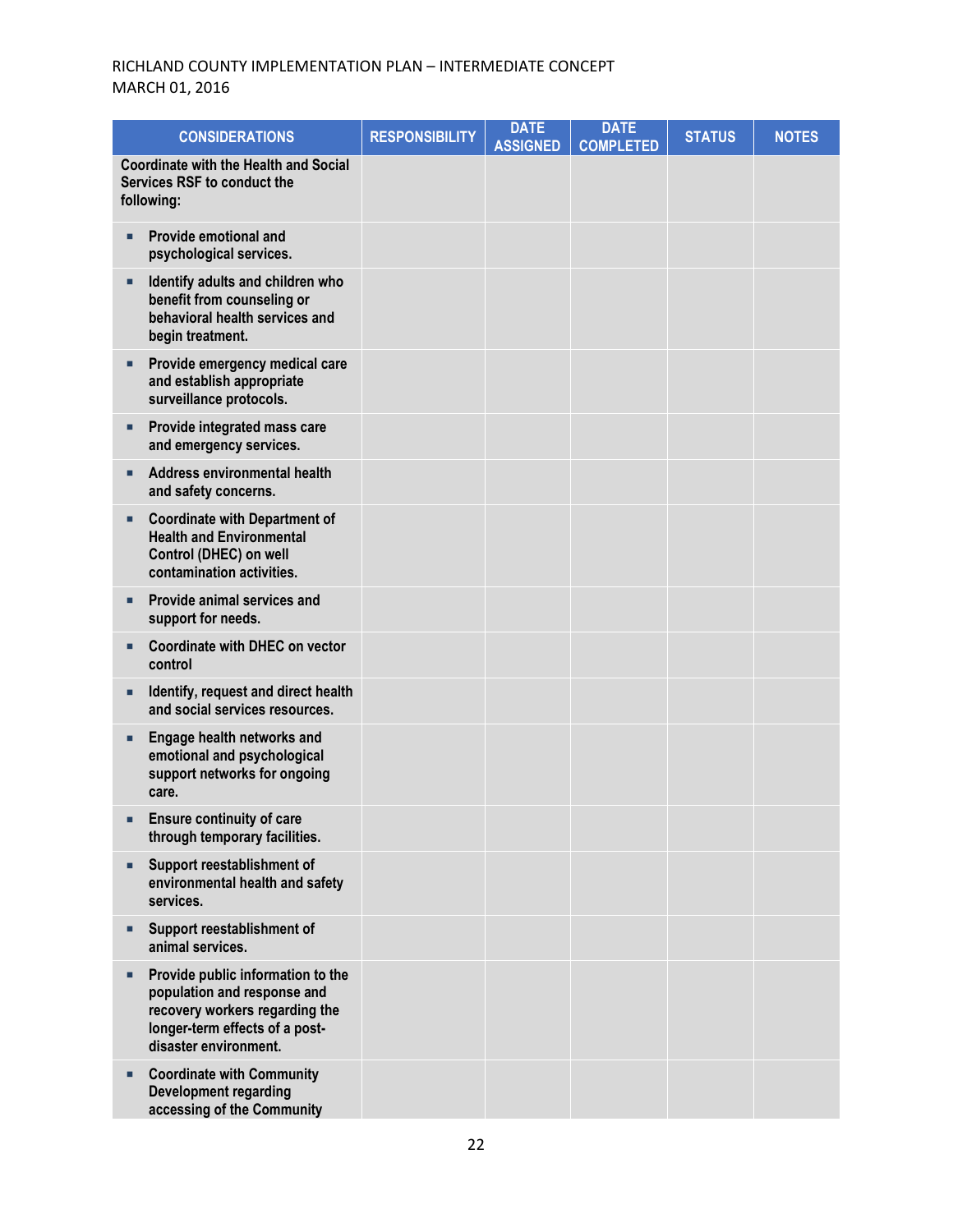| <b>CONSIDERATIONS</b>                                                                                                                                                                                                                          | <b>RESPONSIBILITY</b> | <b>DATE</b><br><b>ASSIGNED</b> | <b>DATE</b><br><b>COMPLETED</b> | <b>STATUS</b> | <b>NOTES</b> |
|------------------------------------------------------------------------------------------------------------------------------------------------------------------------------------------------------------------------------------------------|-----------------------|--------------------------------|---------------------------------|---------------|--------------|
| <b>Development Block Grant-</b><br><b>Disaster Recovery Program</b><br>(CDBG-DR).                                                                                                                                                              |                       |                                |                                 |               |              |
| Provide follow-up for ongoing<br>counseling, behavioral health,<br>and case management services.                                                                                                                                               |                       |                                |                                 |               |              |
| Reestablish disrupted health care<br>facilities.                                                                                                                                                                                               |                       |                                |                                 |               |              |
| Reconstitute environmental<br>health and safety services.                                                                                                                                                                                      |                       |                                |                                 |               |              |
| Reconstitute animal services.<br>п                                                                                                                                                                                                             |                       |                                |                                 |               |              |
| <b>Coordinate with the Housing RSF to</b><br>conduct the following:                                                                                                                                                                            |                       |                                |                                 |               |              |
| Provide mass care and<br>sheltering.                                                                                                                                                                                                           |                       |                                |                                 |               |              |
| Identify, request and direct<br>housing resources.                                                                                                                                                                                             |                       |                                |                                 |               |              |
| Provide accessible interim and<br>long-term housing solutions.                                                                                                                                                                                 |                       |                                |                                 |               |              |
| <b>Coordinate with the Infrastructure</b><br>Systems RSF to conduct the<br>following:                                                                                                                                                          |                       |                                |                                 |               |              |
| Identify and clear primary<br>transportation routes of debris:<br>Major arterial roads<br>$\checkmark$<br><b>Critical infrastructure</b><br>$\checkmark$<br>including utilities and<br>emergency services<br><b>Major transit systems</b><br>✓ |                       |                                |                                 |               |              |
| <b>Coordinate with Richland Fire</b><br>Department (RFD) to address<br>repairs to dry hydrants and<br>providing of water for fire<br>protection to impacted areas.                                                                             |                       |                                |                                 |               |              |
| Identify and restore critical<br>п<br>infrastructure.                                                                                                                                                                                          |                       |                                |                                 |               |              |
| <b>Compile data and Geographic</b><br>Information System (GIS) files.                                                                                                                                                                          |                       |                                |                                 |               |              |
| Identify, request and direct<br>infrastructure resources.                                                                                                                                                                                      |                       |                                |                                 |               |              |
| Conduct debris removal.                                                                                                                                                                                                                        |                       |                                |                                 |               |              |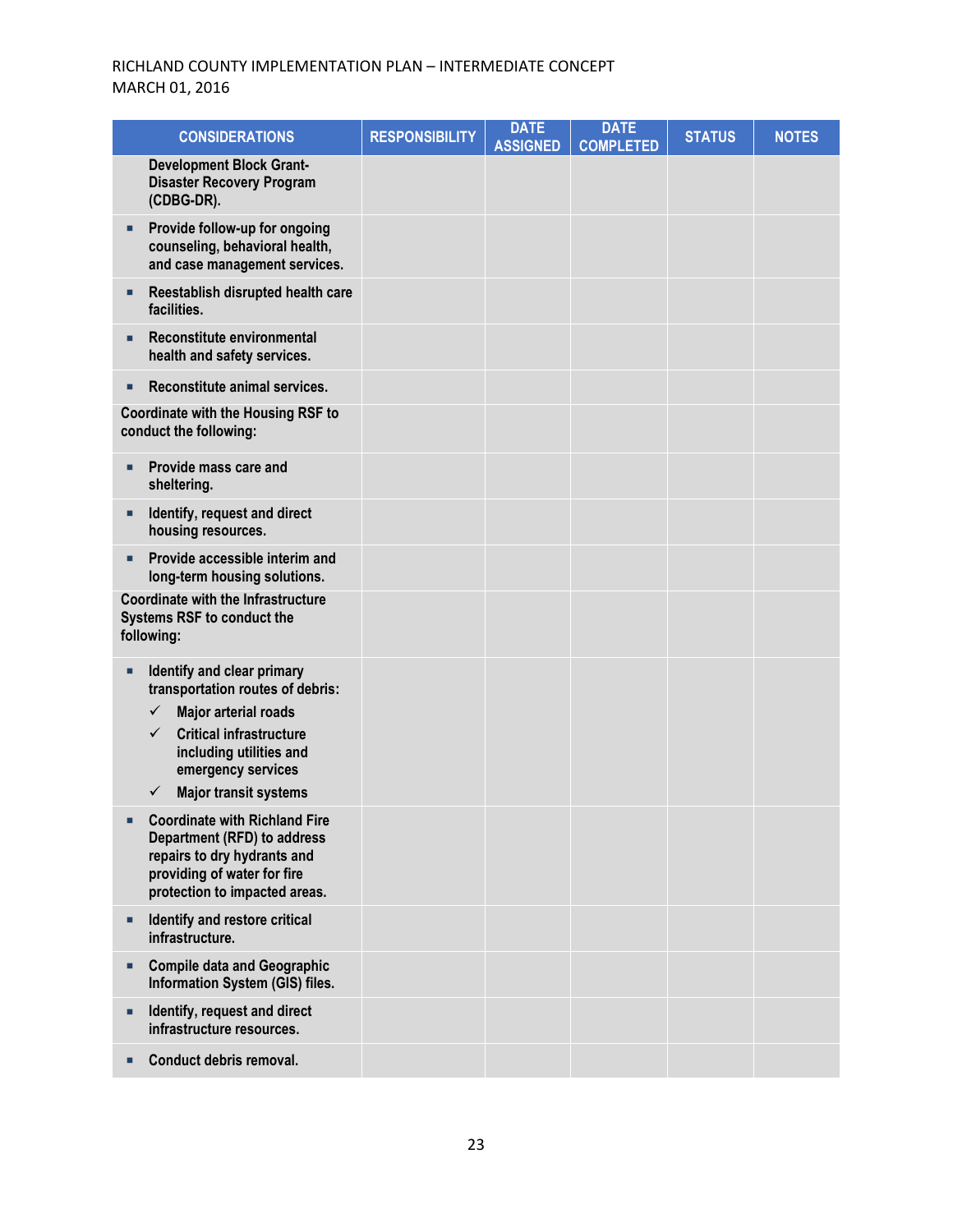| <b>CONSIDERATIONS</b>                                                                                                                                                                                                                                                                                                                                                                                                                                 | <b>RESPONSIBILITY</b> | <b>DATE</b><br><b>ASSIGNED</b> | <b>DATE</b><br><b>COMPLETED</b> | <b>STATUS</b> | <b>NOTES</b> |
|-------------------------------------------------------------------------------------------------------------------------------------------------------------------------------------------------------------------------------------------------------------------------------------------------------------------------------------------------------------------------------------------------------------------------------------------------------|-----------------------|--------------------------------|---------------------------------|---------------|--------------|
| Plan immediate infrastructure<br>п<br>repair and restoration.                                                                                                                                                                                                                                                                                                                                                                                         |                       |                                |                                 |               |              |
| Rebuild infrastructure to meet<br>п<br>future community needs and<br>achieve desired end state.                                                                                                                                                                                                                                                                                                                                                       |                       |                                |                                 |               |              |
| <b>Coordinate with the Natural and</b><br><b>Cultural Resources RSF to conduct</b><br>the following:                                                                                                                                                                                                                                                                                                                                                  |                       |                                |                                 |               |              |
| <b>Respond to time-critical</b><br>п<br>response actions to save natural<br>and cultural resources from<br>permanent loss or damage.<br>$\checkmark$<br>Libraries, records and<br>archives<br><b>Museums and fine art</b><br>$\checkmark$<br>$\checkmark$<br><b>Sites of historical</b><br>significance<br><b>Endangered and protected</b><br>$\checkmark$<br>plant and animal species<br><b>Parks and recreational</b><br>$\checkmark$<br>facilities |                       |                                |                                 |               |              |
| Identify, request and direct<br>п<br>resources to restore and<br>preserve of natural and cultural<br>resources.                                                                                                                                                                                                                                                                                                                                       |                       |                                |                                 |               |              |
| <b>Conduct salvage operations of</b><br>archives.                                                                                                                                                                                                                                                                                                                                                                                                     |                       |                                |                                 |               |              |
| <b>Coordinate with restoration</b><br>п<br>operations to ensure loss of<br>historical and culturally<br>significant resources is<br>minimized.                                                                                                                                                                                                                                                                                                        |                       |                                |                                 |               |              |
| Rebuild and restore natural and<br>cultural resources where<br>possible.                                                                                                                                                                                                                                                                                                                                                                              |                       |                                |                                 |               |              |
| <b>Coordinate with rebuilding</b><br>п<br>operations to ensure loss of<br>historical and culturally<br>significant resources is<br>minimized.                                                                                                                                                                                                                                                                                                         |                       |                                |                                 |               |              |
| Coordinate with state and federal<br>government agencies and private and<br>nonprofit organizations to provide<br>situational awareness and status of<br>recovery operations.                                                                                                                                                                                                                                                                         |                       |                                |                                 |               |              |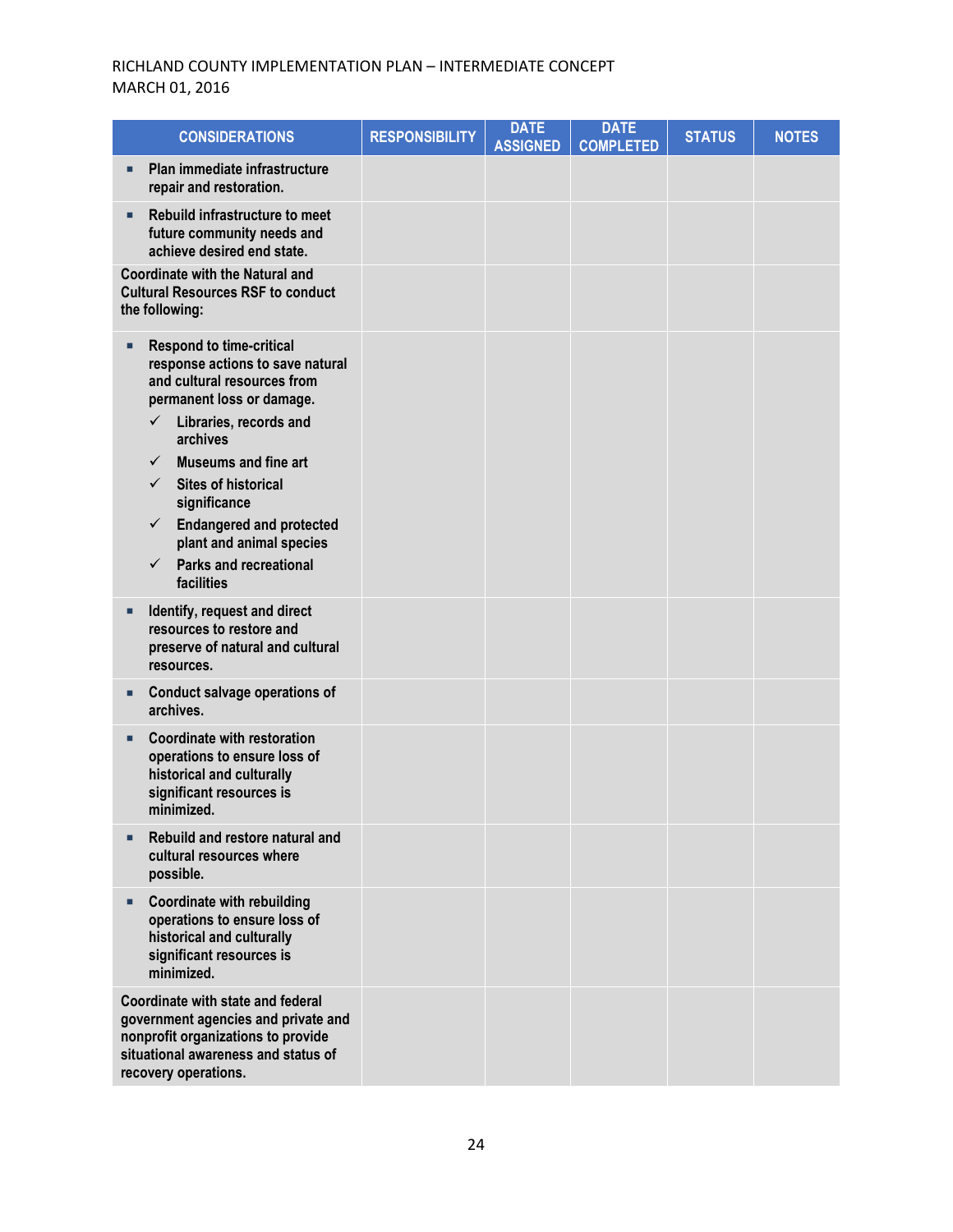| <b>CONSIDERATIONS</b>                                                  | <b>RESPONSIBILITY</b> | <b>DATE</b><br><b>ASSIGNED</b> | <b>DATE</b><br><b>COMPLETED</b> | <b>STATUS</b> | <b>NOTES</b> |
|------------------------------------------------------------------------|-----------------------|--------------------------------|---------------------------------|---------------|--------------|
| Continue to track disaster-related<br>recovery costs.                  |                       |                                |                                 |               |              |
| <b>CONCLUDE RECOVERY OPERATIONS</b>                                    |                       |                                |                                 |               |              |
| Demobilize or reassign resources.                                      |                       |                                |                                 |               |              |
| Compile and reconcile costs and<br>coordinate for reimbursement.       |                       |                                |                                 |               |              |
| <b>Capture after action</b><br>recommendations and lessons<br>learned. |                       |                                |                                 |               |              |
| Develop and implement corrective<br>actions.                           |                       |                                |                                 |               |              |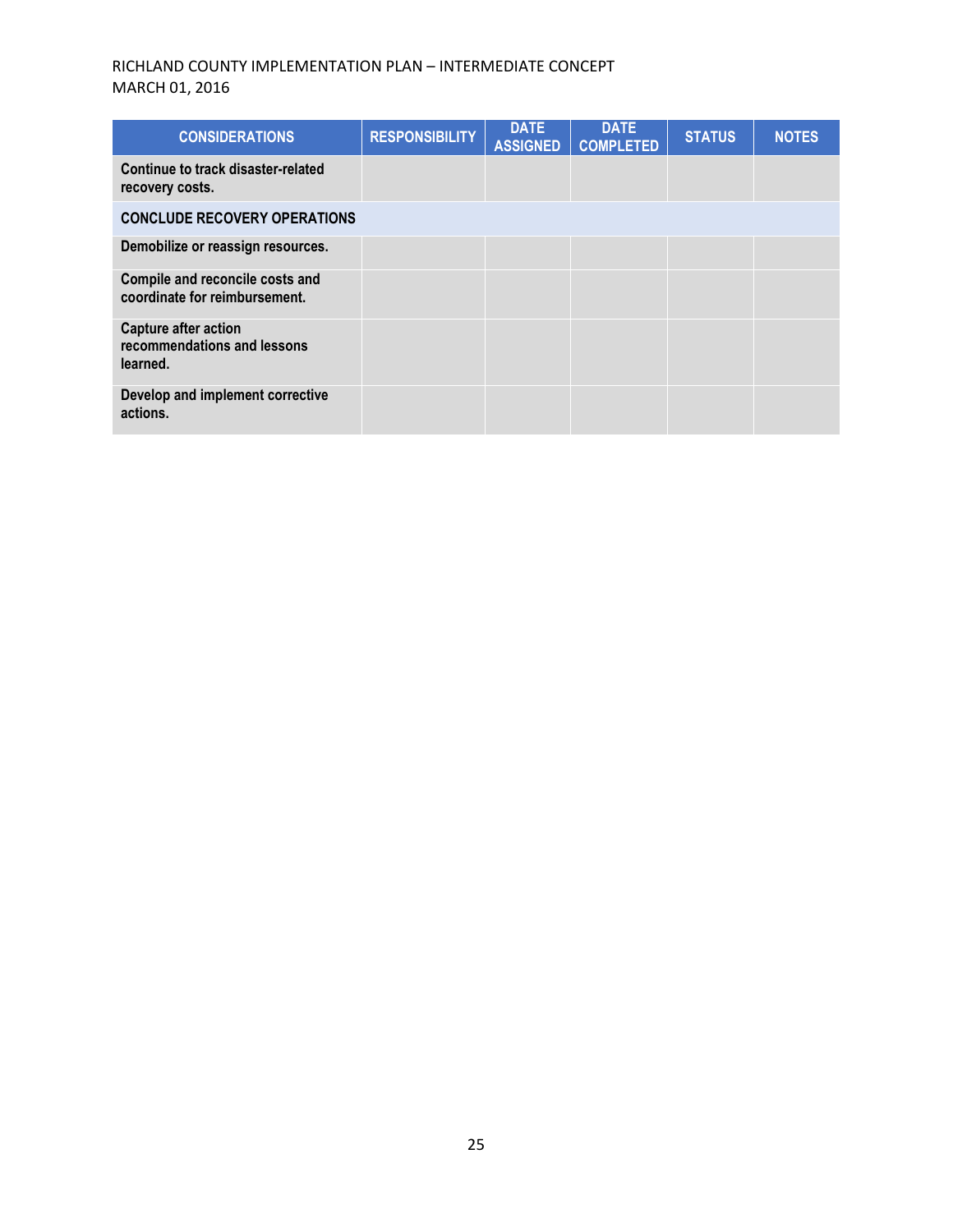# Annex B (List of Acronyms)

| <b>ACN</b>   | <b>Additional Communications Needs</b>                        |
|--------------|---------------------------------------------------------------|
| Cat A        | Debris Removal                                                |
| Cat B        | <b>Emergency Protective Measures</b>                          |
| Cat C        | Roads and Bridges                                             |
| Cat D        | <b>Water Control Facilities</b>                               |
| Cat E        | <b>Buildings and Equipment</b>                                |
| Cat F        | <b>Utilities</b>                                              |
| Cat G        | Parks, Recreational Facilities, and Other Facilities          |
| $CDBG - DR$  | Community Development Block Grant - Disaster Recovery         |
| <b>DHEC</b>  | South Carolina Department of Health and Environmental Control |
| <b>DRC</b>   | <b>Disaster Recovery Center</b>                               |
| <b>DSAT</b>  | <b>Disaster Survivor Assistance Team</b>                      |
| <b>DSNAP</b> | <b>Disaster Supplemental Nutrition Assistance Program</b>     |
| <b>EMS</b>   | <b>Emergency Medical Services</b>                             |
| <b>EOC</b>   | <b>Emergency Operations Center</b>                            |
| <b>ESF</b>   | <b>Emergency Support Function</b>                             |
| <b>FEMA</b>  | <b>Federal Emergency Management Agency</b>                    |
| <b>FIDA</b>  | FEMA Information and Data Analysis                            |
| <b>GIS</b>   | Geographic Information System                                 |
| <b>HMGP</b>  | Hazard Mitigation Grant Program                               |
| IA           | <b>Individual Assistance</b>                                  |
| ID           | Identified                                                    |
| <b>JFO</b>   | Joint Field Office                                            |
| <b>LDRM</b>  | <b>Local Disaster Recovery Manager</b>                        |
| <b>LEP</b>   | Limited English Proficiency                                   |
| <b>LOE</b>   | Lines of Effort                                               |
| <b>LTRG</b>  | Richland – Lexington Counties Long Term Recovery Group        |
| <b>NLT</b>   | No Later Than                                                 |
| Obl.         | Obligated                                                     |
| PA           | <b>Public Assistance</b>                                      |
| PII          | Personally Identifiable Information                           |